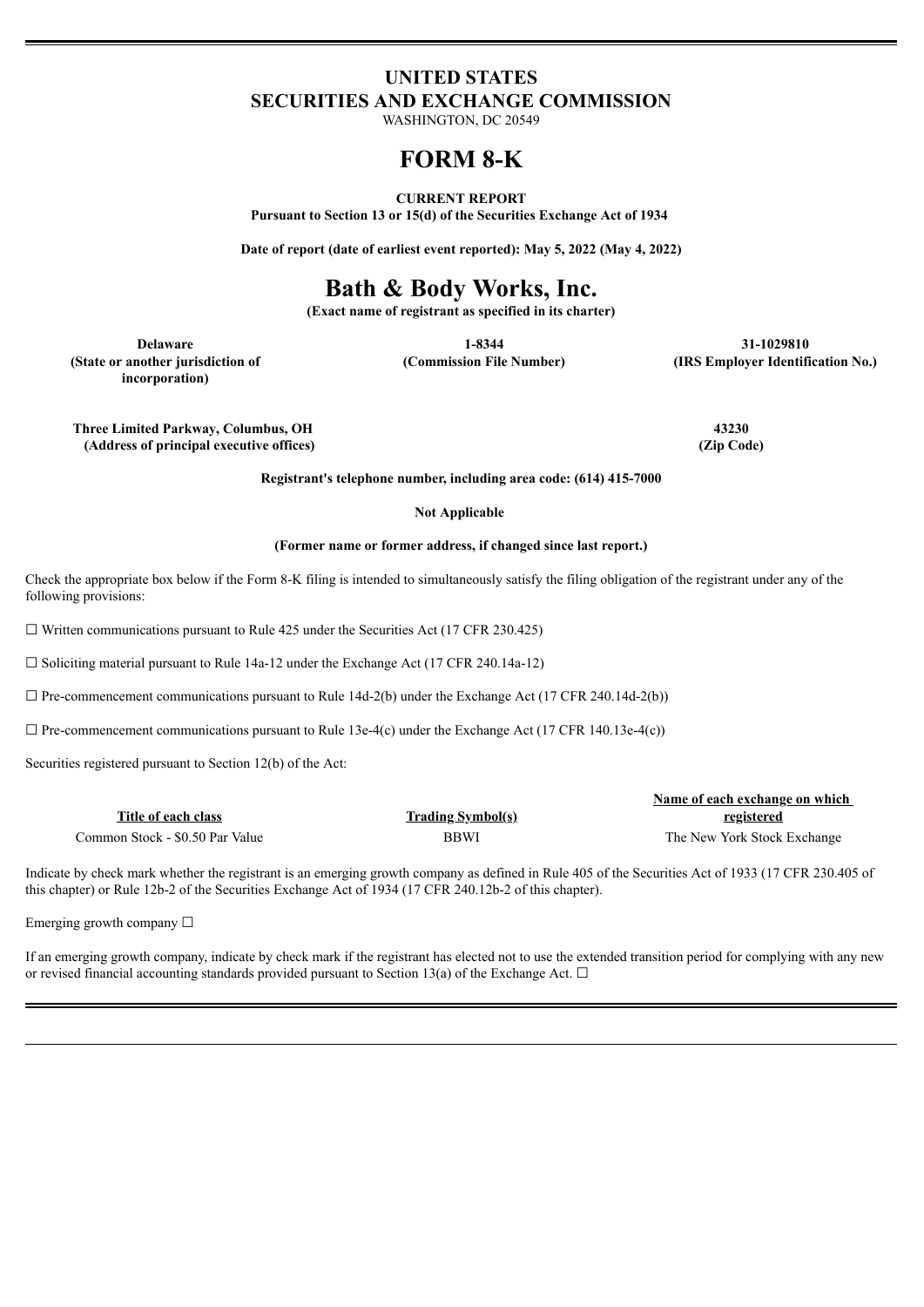## Item 5.02. Departure of Directors or Certain Officers: Election of Directors: Appointment of Certain Officers: Compensatory Arrangements of **Certain Officers.**

On May 4, 2022, Andrew M. Meslow, Chief Executive Officer of Bath & Body Works, Inc. (the "Company") and a member of the Company's Board of Directors (the "Board"), entered into a Transition and General Release Agreement (the "Transition and Release Agreement") with the Company, in anticipation of his previously announced departure due to health reasons effective on May 12, 2022 (the "Separation Date").

The terms provided under the Transition and Release Agreement were unanimously approved by the members of the Human Capital  $\&$ Compensation Committee of the Board (the "Committee"), in consultation with the Committee's independent compensation consultant. The Company entered into the Transition and Release Agreement to ensure an orderly transition of Mr. Meslow's role as the Company's Chief Executive Officer and in recognition of Mr. Meslow's exceptional leadership since May 2020 during a period of significant transformation for the Company, as well as the circumstances that led to his departure. In addition, by entering into the Transition and Release Agreement, the Company secured additional obligations from Mr. Meslow, including certain enhancements to his restrictive covenant obligations, the execution of a waiver and release of claims and certain cooperation obligations, in each case as described in more detail below.

Pursuant to the Transition and Release Agreement, Mr. Meslow will be eligible to receive an aggregate cash amount equal to \$7.0 million, payable in ratable biweekly installments over 24 months following the Separation Date. In addition, Mr. Meslow will be eligible to receive Company paid health coverage under the Company's group health plan for up to 24 months following the Separation Date.

As a condition to receipt of these payments and benefits, by entering into the Transition and Release Agreement, Mr. Meslow agreed to (i) extend the period of his non-competition and non-solicitation obligations by an additional 12 months (such that these restrictions will apply for a total period of 24 months following the Separation Date) and (ii) expand the scope of his non-competition obligations to apply to any country (or part thereof) in the world in which the Company operates, sells or markets its products, or with respect to which Mr. Meslow had responsibility or supervisory authority or obtained any confidential information. In addition, pursuant to the Transition and Release Agreement, Mr. Meslow agreed to (i) execute a waiver and release of claims in favor of the Company and (ii) cooperate with the Company in connection with certain matters in which he was involved or had knowledge during his employment.

Any outstanding equity awards held by Mr. Meslow as of the Separation Date will remain subject to their existing terms. Accordingly, on the Separation Date, Mr. Meslow will forfeit the following unvested equity awards held by him (as of the date of this Current Report on Form 8-K): 86,348 stock options; 122,536 restricted stock units; and 1,311,057 target performance stock units.

The foregoing description of the Transition and Release Agreement is qualified in its entirety by reference to the complete text of the Transition and Release Agreement, a copy of which is attached hereto as Exhibit 10.1 and incorporated herein by reference.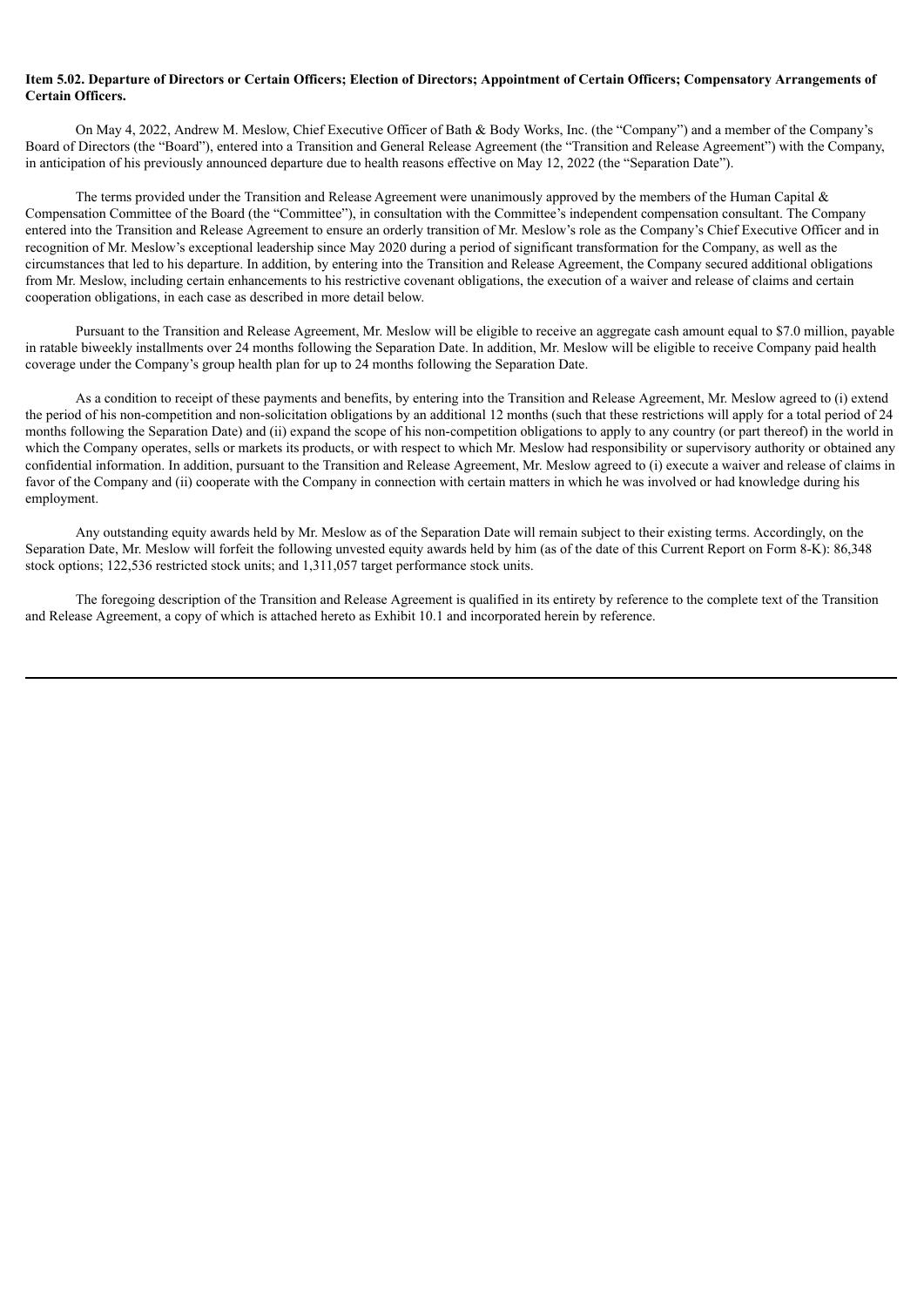# **Item 9.01. Financial Statements and Exhibits.**

(d) Exhibits.

| Exhibit No. | <b>Description</b>                                                                                                              |  |  |
|-------------|---------------------------------------------------------------------------------------------------------------------------------|--|--|
| <u>10.1</u> | Transition and General Release Agreement, dated as of May 4, 2022, by and between Bath & Body Works, Inc. and Andrew M. Meslow. |  |  |
| 104         | Inline XBRL for the cover page of this Current Report on Form 8-K.                                                              |  |  |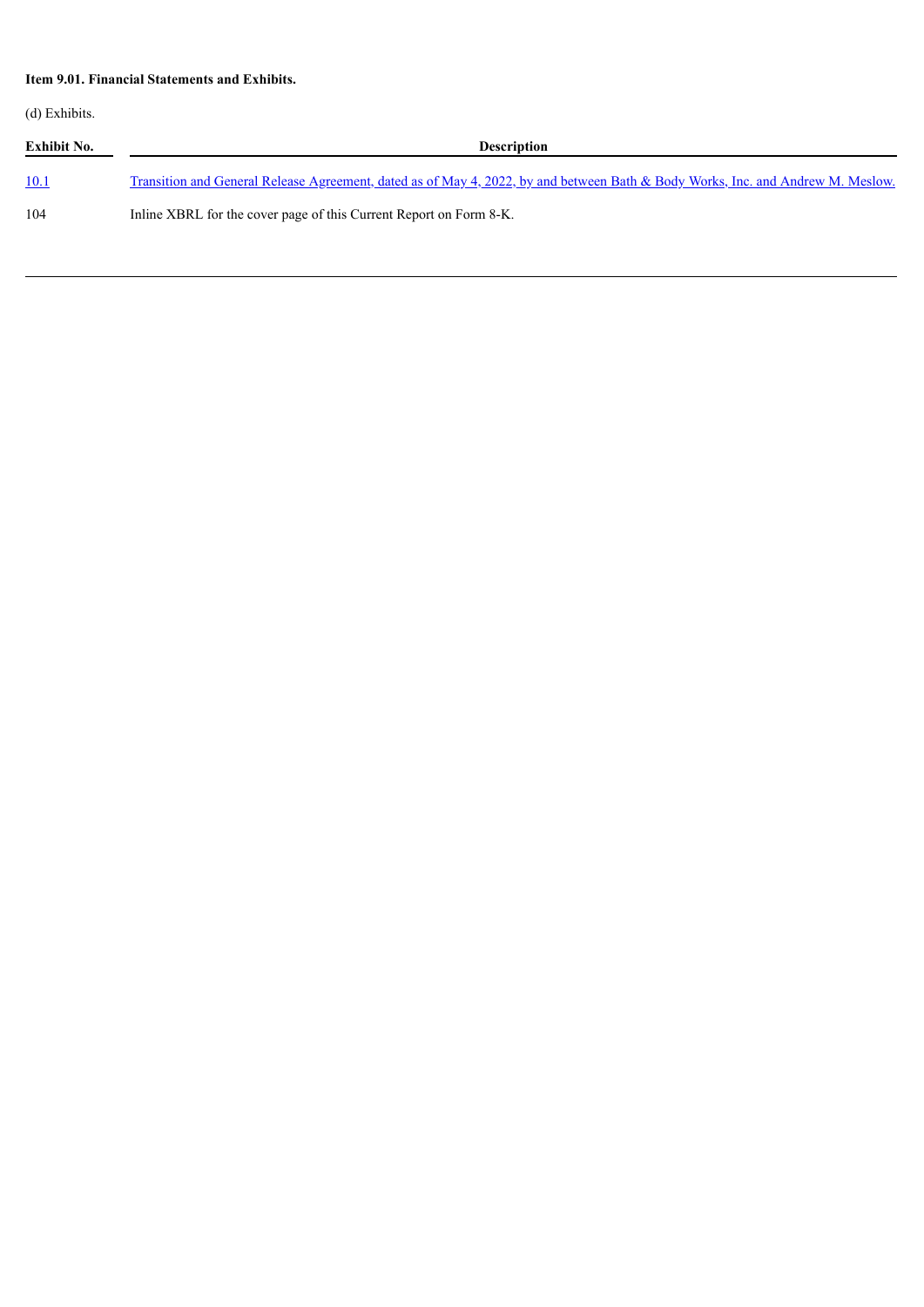# **SIGNATURES**

Pursuant to the requirements of the Securities Exchange Act of 1934, the registrant has duly caused this report to be signed on its behalf by the undersigned hereunto duly authorized.

BATH & BODY WORKS, INC.

By: /s/ Michael C. Wu

Name: Michael C. Wu Title: Chief Legal Officer and Secretary

Date: May 5, 2022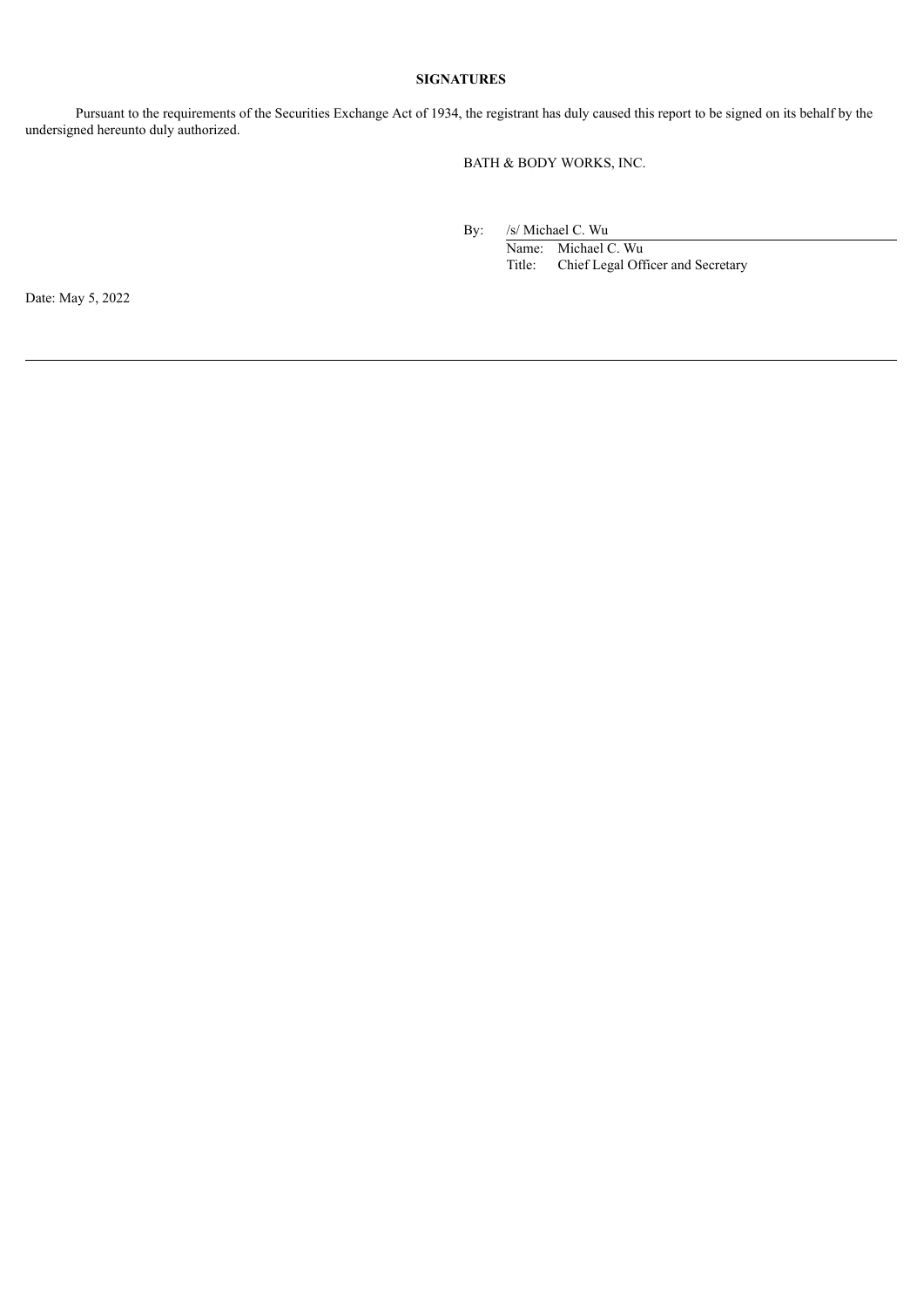## **TRANSITION AND GENERAL RELEASE AGREEMENT**

<span id="page-4-0"></span>This Transition and General Release Agreement (this "Agreement") is made by and between Bath & Body Works, Inc., a Delaware corporation (the "Company"), and Andrew M. Meslow ("Executive") (collectively, the "Parties") on this 4<sup>th</sup> day of May, 2022.

WHEREAS, Executive has been and is currently employed by the Company as its Chief Executive Officer and is also a member of the Company's Board of Directors (the "Board");

WHEREAS, Executive has provided notice to the Company that he wishes to resign his employment and also resign as member of the Board due to health reasons effective as of May 12, 2022 (the "Resignation Date");

WHEREAS, in connection with the Parties' mutual decision for Executive to resign his employment with the Company and membership on the Board, the Parties desire to enter into this Agreement with respect to the Parties' respective rights and obligations in connection with such resignation from employment and membership from the Board, including under Executive's employment agreement with the Company dated May 15, 2020 (the "Employment Agreement"), and the Confidentiality, Non-Competition and Intellectual Property Agreement with the Company dated May 15, 2020 (the "Restrictive Covenant Agreement"); and

WHEREAS, the Parties wish to fully and finally settle any and all matters related to Executive's employment with, and separation of employment from, the Company, and all other claims controversies, charges, or disputes of any type which may exist or may arise between them, including but not limited to any claims for compensation or benefits under the Employment Agreement, and any other plans, agreements, or understandings related to Executive's compensation for services performed for the Company during the period of Executive's employment, and under any contract, plan, policy, practice, or arrangement, past or present, of the Company.

NOW THEREFORE, in consideration of the mutual promises and other good and valuable consideration set forth herein, the receipt and sufficiency of which is hereby acknowledged, the Parties agree as follows:

1. No Admission of Liability. It is understood that by entering into this Agreement, neither Executive nor the Company is admitting any wrongful conduct or violation of law, and that both Executive and the Company have entered into this Agreement solely in the interest of providing a smooth transition of leadership and resolving all claims and issues which may exist or may arise relating to Executive's employment and/or separation of employment from the Company.

2. Termination of Employment. Effective as of May 12, 2022 (the "Separation Date"), Executive hereby resigns from the position of Chief Executive Officer of the Company, as a member of the Board, and from any and all other positions and offices with the Company, including any of its affiliates. Executive agrees and acknowledges that, from and after the Separation Date, Executive shall no longer be an employee of the Company and shall not hold himself out as an employee of the Company, and Executive will cease performing all job duties for the Company. Executive agrees that, other than as explicitly provided in and as an effect of this Agreement, Executive is not entitled to any additional payments, compensation, bonus, severance, equitybased awards, acceleration of any previously granted equity-based awards, consideration, or benefits of any kind from the Company with regard to Executive's employment with, or work for, the Company through the Separation Date. As of the Separation Date, except as provided herein, Executive will no longer be eligible for benefits through the Company with the exception of certain benefits which may by their explicit terms, remain in force through and after the Separation Date.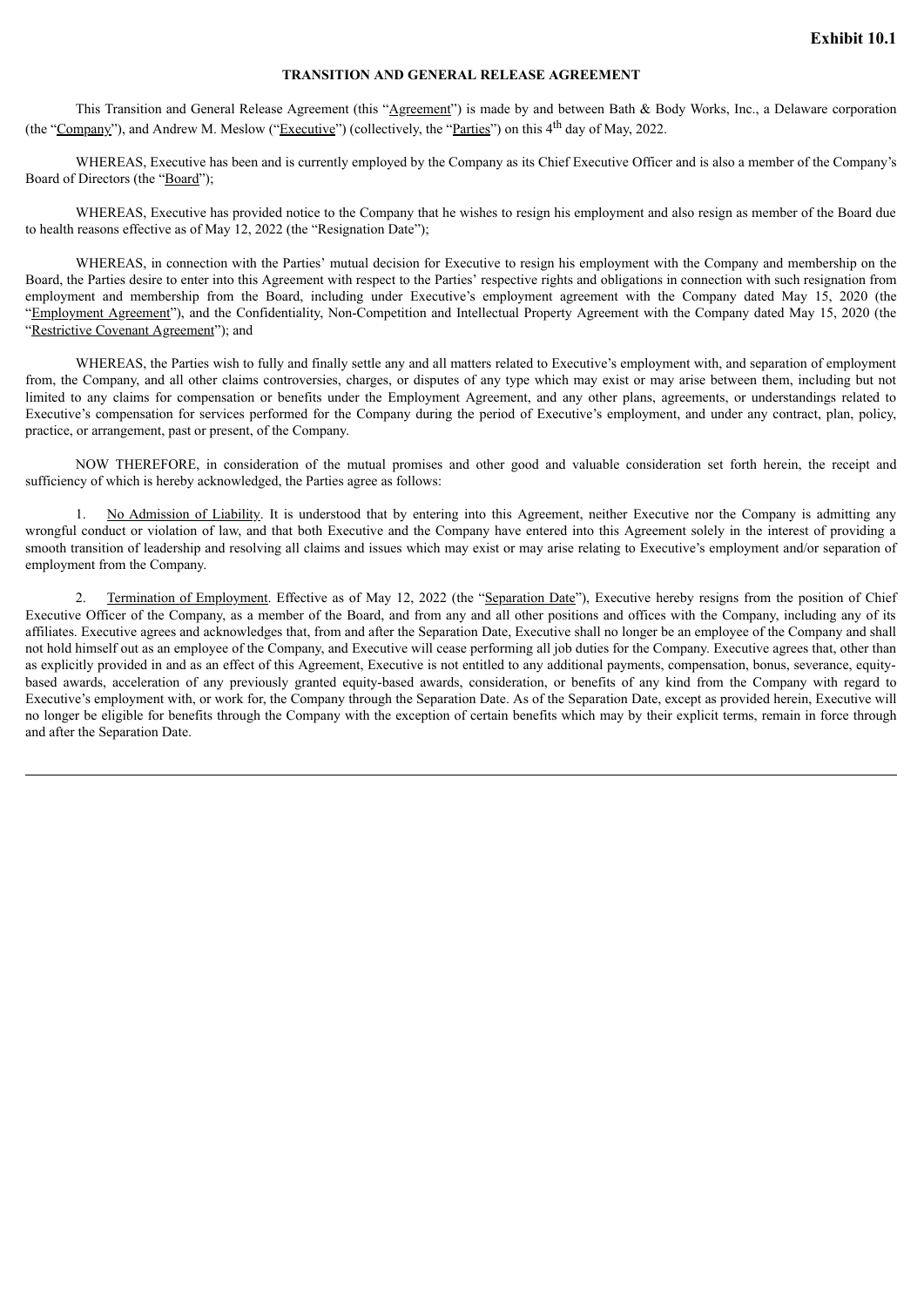3. Equity Awards. Only the stock options (or any other equity-based award(s), including, without limitation, restricted share units and performance units) granted to Executive and vested as of the Separation Date, if any, will be exercisable, but only to the extent provided by the Company's 2020 Stock Option and Performance Incentive Plan (including any predecessor plan) and applicable award agreement(s) thereunder. Any equity awards granted to Executive which remain unvested as of the Separation Date will be forfeited pursuant to the terms of such applicable award agreement(s) for no consideration.

4. Consideration. In consideration of Executive's promises, covenants, and release of claims contained herein and the Second Release (defined below), Executive acknowledges that, subject to and as a result of Executive's execution of this Agreement (without revocation by Executive pursuant to Section 17 hereof) and the second release attached hereto as Exhibit B (the "Second Release") within thirty (30) days following the Separation Date, the Parties agree as follows (each and collectively, "Consideration"):

(a) the Company agrees to pay Executive an aggregate cash amount equal to \$7,000,000.00, less all amounts required or authorized to be withheld by law, including all applicable federal, state and local withholding taxes, payable over a twenty-four (24) month period, in accordance with the normal payroll practices of the Company, commencing on June 3, 2022; and

(b) subject to Executive's eligibility for, and proper election of, medical, dental and/or vision continuation coverage under the Consolidated Omnibus Budget Reconciliation Act ("COBRA") under the Company's group health plan, Executive and, if applicable, Executive's dependents, shall be permitted to continue coverage under the Company's group health plan for twenty-four (24) months (the "Continuation Coverage") subject to its terms and conditions as in effect from time to time. The Company will pay the monthly premiums due for the Continuation Coverage for Executive and, if applicable, for Executive's dependents until the earliest of (i) the date when Executive becomes eligible for substantially similar health insurance coverage under an employer's group health plan in connection with any new employment (regardless of whether such coverage is actually elected), or (ii) the end of the Continuation Period. Executive shall provide prompt written notice to the Company of the occurrence of the event described in subsection "(i)" in the preceding sentence, but in no event later than seven (7) calendar days after such occurrence. In the event the Company's obligation to pay Executive's Continuation Coverage premiums under this paragraph terminates because of the occurrence of the event in subsection "(i)" above, Executive may elect to continue any then remaining COBRA continuation coverage period at Executive's sole cost and expense. The Continuation Period shall run concurrently with the required COBRA continuation coverage period applicable to Executive. Notwithstanding the foregoing, if the Company determines that it cannot provide the foregoing Continuation Coverage benefit without potentially violating applicable law or having the Continuation Coverage benefit be subject to tax, the Company will, in lieu thereof, pay Executive an amount equal to the COBRA premium amount for each month, as applicable, which payment will be taxable, subject to standard payroll deductions and withholdings, and will made at the time such COBRA premium payment would otherwise have been due to be paid to the Company's group health plan.

 $\overline{2}$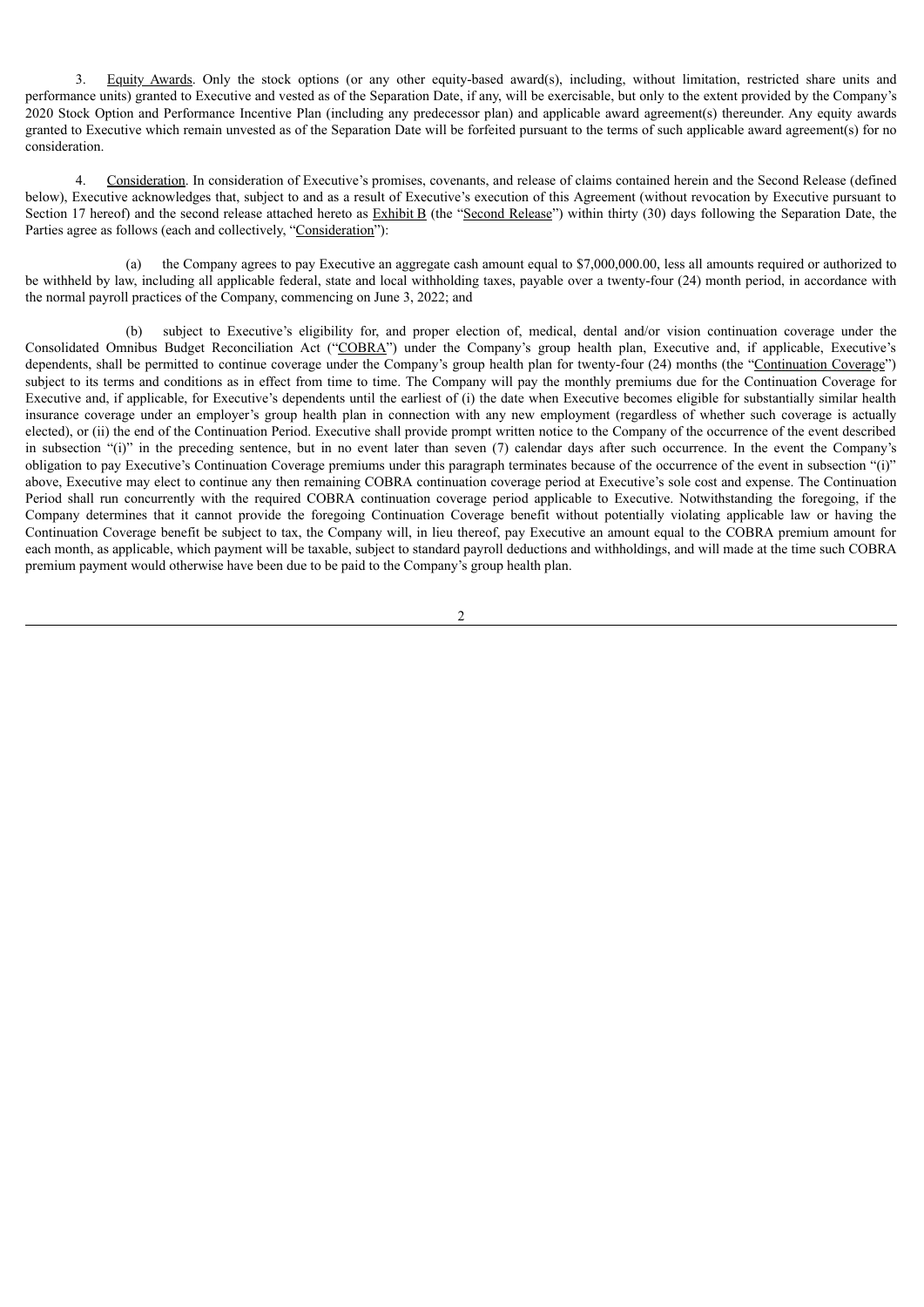Executive acknowledges that the Consideration provided herein satisfies any and all obligations of the Company to Executive and constitutes consideration in exchange for Executive's execution and non-revocation of this Agreement (including for the avoidance of doubt, timely execution and non-revocation of the Second Release), and that such are payments and benefits to which Executive would not have otherwise been entitled had Executive not executed this Agreement.

Notwithstanding any provision herein to the contrary, Executive will not be required to satisfy the requirements to execute the Second Release if Executive, in Executive's sole discretion, elects to execute this Agreement on or after the Separation Date.

5. General Waiver and Release. In exchange for the Consideration identified in this Agreement, which Executive acknowledges is in addition to anything of value to which Executive is already entitled, Executive hereby waives, releases, settles, and forever discharges the Company, its affiliates, and each of their respective past and present board members, executives, directors, trustees, officers, employees, agents, insurers, predecessors, successors, attorneys, and any other party associated with the Company ("Releasees"), to the fullest extent permitted by applicable law, from any and all claims, causes of action, rights, demands, debts, liens, liabilities, or damages of whatever nature, including negligence, whether known or unknown, suspected or unsuspected, that Executive ever had or may now have, which have been or could be raised by Executive against any Releasee through the date hereof. Executive's waiver and release includes, but is not limited to, all claims, liens, demands, or liabilities arising out of or in any way connected with Executive's employment with the Company or the termination of that employment pursuant to any federal, state, or local laws regulating employment including, but not limited to, claims of race, national origin, ancestry, handicap, disability, religion, marital status, pregnancy, sexual orientation, gender identity, veteran status, sexual harassment, sex, and age discrimination, retaliation, and all claims under the Civil Rights Act of 1964, as amended, the Civil Rights Act of 1991, the Employee Retirement Income Security Act, the Rehabilitation Act of 1973, The Reconstruction Era Civil Rights Act, as amended, the Americans with Disabilities Act of 1990 ("ADA") and the ADA Amendments Act of 2008, the Family and Medical Leave Act, the Age Discrimination in Employment Act ("ADEA"), including without limitation the Older Workers' Benefit Protection Act ("OWBPA"), the Equal Pay Act, the Fair Labor Standards Act, the Immigration Control and Reform Act, the Fair Credit Reporting Act, as well as any other common law, federal, state, or local laws, statutes, or ordinances that can be released. Nothing in this Agreement shall be construed to prevent Executive from participating in any charge of discrimination filed with the Equal Employment Opportunity Commission ("EEOC") or similar state agency; provided, however, that by signing this Agreement, Executive waives the right to recover any monetary damages or attorney fees from the Releasees in any claim or lawsuit brought by or through the EEOC or similar state agency. If Executive brings an action or other claim against any of the Releasees in violation of this release, or otherwise materially breaches this Agreement, the Company or such other of the Releasees shall have the right to set off any and all damages to which it or any of the Releasees may be entitled against payments or other benefits due to Executive under this Agreement and to recover from Executive their attorneys' fees and costs incurred in defending against such action or other claim. Executive agrees that Executive is the only person who is able to assert any right or claim arising out of Executive's employment with and separation from the Company. Executive hereby acknowledges that Executive has not assigned, pledged, or otherwise sold any such rights or claims, nor has Executive relied on any promises other than those expressly contained in this Agreement. The release of claims under this paragraph shall not apply to any claims that Executive may have or will have with respect to his vested benefits, ownership of stock, restricted stock, or stock options in the Company or workers compensation or unemployment benefits from the Company. Executive is hereby advised that the Defend Trade Secrets Act of 2016 provides immunity from civil and criminal liability under state and federal trade secret laws for any employee who discloses a trade secret in a lawsuit or other proceeding filed under seal or who discloses a trade secret in confidence to a government official or an attorney for the sole purpose of reporting or investigating a suspected violation of law.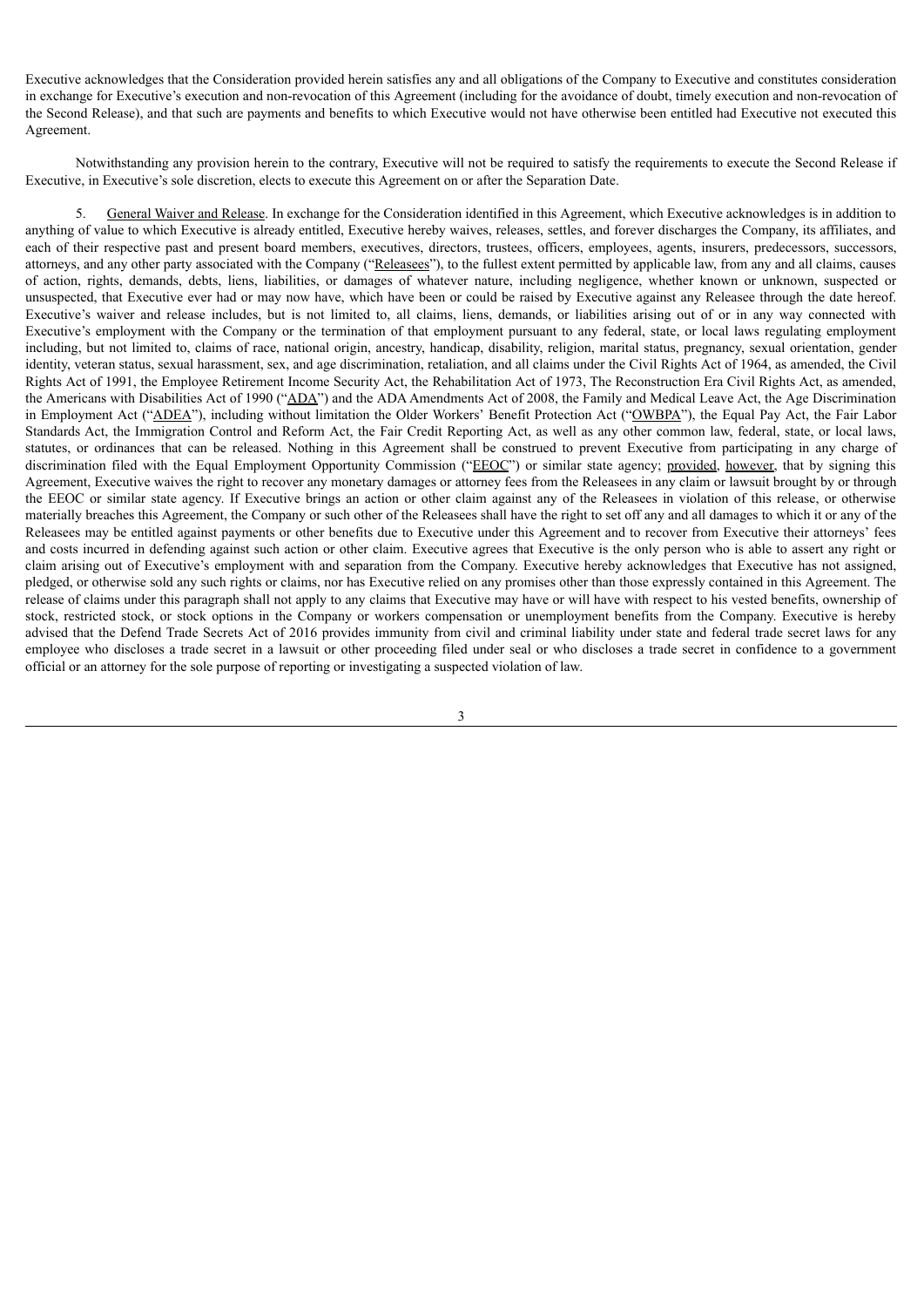6. Specific Waiver and Release under the Age Discrimination in Employment Act and the Older Workers' Benefit Protection Act. Executive further expressly and specifically waives any and all rights or claims under the ADEA and the OWBPA (collectively, the "Act"). Executive acknowledges and agrees that this waiver of any right or claim under the Act (the "Waiver") is knowing and voluntary, and Executive further specifically agrees and represents as follows:

(a) that this Agreement in its entirety, as well as, specifically, this Waiver, is written in a manner that Executive understands;

- (b) that this Waiver specifically relates to rights or claims under the Act;
- (c) that Executive does not waive any rights or claims under the Act that may arise after the Effective Date of this Agreement;

(d) that Executive waives rights or claims under the Act in exchange for consideration in addition to anything of value to which Executive is already entitled; and

(e) that Executive is hereby advised in writing to consult with an attorney prior to executing this Agreement, and that Executive has been, or has had the opportunity to be, represented by counsel of his choosing at all times relevant herein.

7. No Known Violations. Executive represents that Executive has not engaged in any conduct that would constitute willful misconduct, gross negligence, or a violation of the law or any of the Company's standards of conduct or similar policies. Further, Executive is not aware of any conduct on the part of any other Company employee that would constitute a violation of the law or any of the Company's standards of conduct or similar policies. Additionally, Executive represents that he has not been prevented, prohibited, or in any manner restricted by the Company from making a full disclosure of any concerns regarding such matters to the Company.

8. Cooperation. The Parties agree that certain matters in which Executive was involved during his employment and prior to the Separation Date may necessitate Executive's cooperation or assistance in the future. After the Separation Date, Executive shall, to the extent reasonably requested by the Board, cooperate in good faith with the Company and its lawyers to assist the Company in the pursuit or defense of any claim, administrative charge or cause of action by or against the Company or any of its affiliates, or any internal or external investigation, audit or examination (except if Executive is adverse to the Company with respect to such matter) as to which Executive has material relevant knowledge by virtue of Executive's prior positions with the Company or its affiliates, including providing truthful testimony without the need for a subpoena. The Company shall (i) reimburse Executive for any reasonable and documented out-of-pocket travel, delivery or similar expenses incurred by Executive at the Company's request in order to comply with this paragraph and (ii) from and after the second anniversary of the Resignation Date, pay to Executive a fee of \$1,500.00 per hour of services provided by Executive after such date, if any, in order to comply with this paragraph. However, Executive will not be entitled to receive any other payments for the performance of Executive's obligations under this paragraph. Notwithstanding anything to the contrary in this paragraph, Executive will not be required to cooperate against Executive's own legal interests.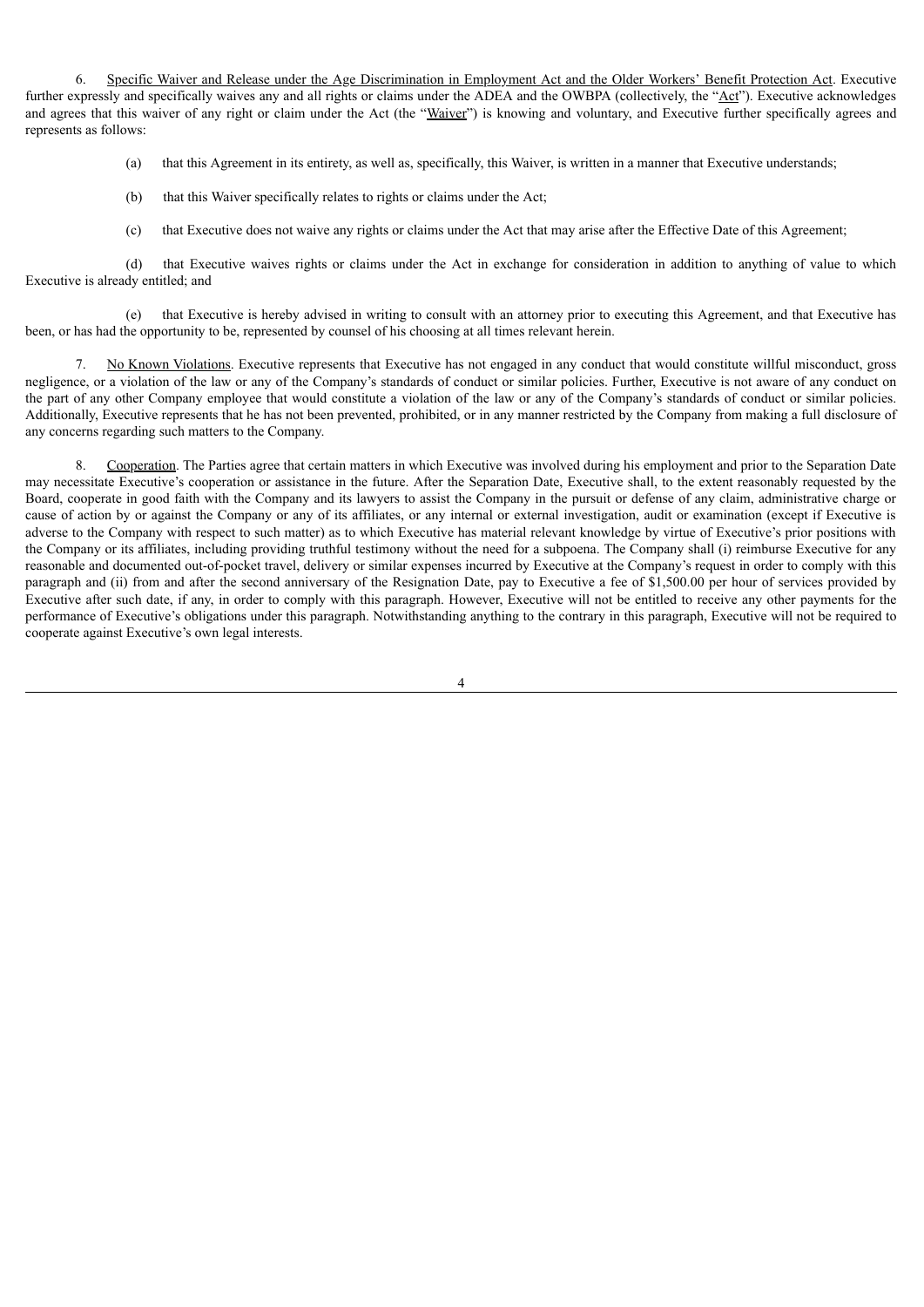Executive shall not be entitled to any other compensation with respect to Executive's time spent in connection with the performance of Executive's obligations under this Section 8. Any reimbursements or in-kind benefits due hereunder shall be provided such that the amount paid in one calendar year cannot affect the expenses eligible for reimbursement in another calendar year, shall be paid to Executive no later than the last day of the calendar year after the calendar year in which incurred and any right to reimbursement shall be subject to liquidation or exchange for another benefit.

9. Restrictive Covenant Agreement. The Restrictive Covenant Agreement is attached hereto as Exhibit A and incorporated herein by this reference, subject to the following modifications. The Company and Executive agree and acknowledge that (a) the "Restricted Period" for purposes of the Restrictive Covenant Agreement shall mean the twenty-four (24) month period following the Separation Date, and (b) Section 5 of the Restrictive Covenant Agreement shall be modified to read "During the Restricted Period, I will not, directly or indirectly, without the prior written consent of the Company, own, manage, operate, join, control, be employed by, consult with or participate in the ownership, management, operation or control of, or be connected with (as a stockholder, partner, or otherwise), any business, individual, partner, firm, corporation or other entity that substantially competes or plans to compete, directly or indirectly, with the Company, or any of its products in any country (or part thereof) in the world in which the Company n<br>operates, sells or markets its products, or with respect to which I had responsibility or supervisory authority or learned any Confidential Information; provided, however, that the "beneficial ownership" by me after my termination of employment with the Company, either individually or as a member of a "group," as such terms are used in Rule 13d of the General Rules and Regulations under the Securities Exchange Act of 1934, as amended, of not more than two percent (2%) of the voting stock of any publicly held corporation shall not be a violation of this Agreement." The Restrictive Covenant Agreement shall remain in full force and effect as modified herein in accordance with its terms following the Separation Date.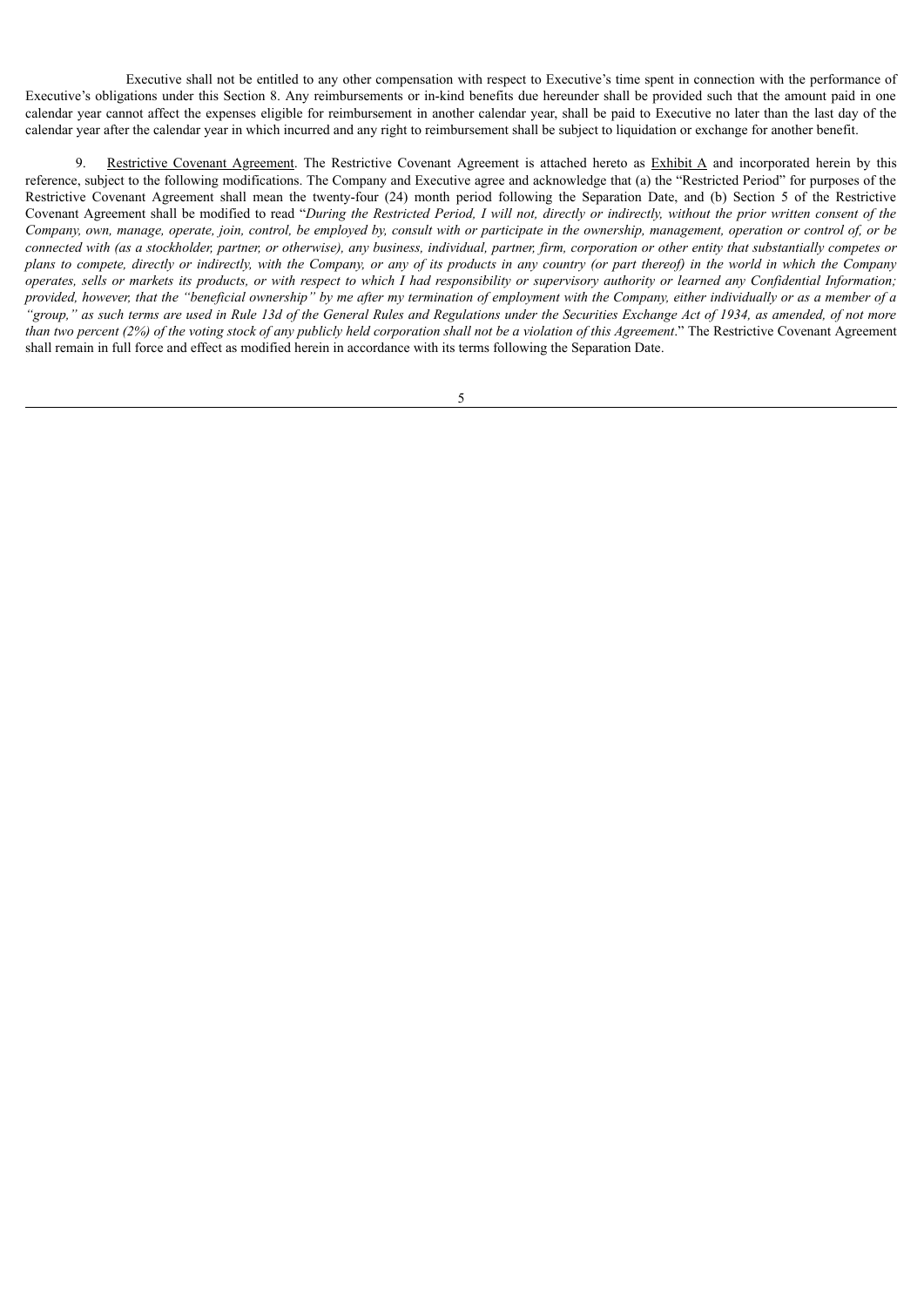10. Binding Effect. This Agreement shall bind Executive and Executive's heirs, executors, administrators, personal representatives, attorneys, dependents, successors, and assigns. Neither this Agreement, nor any right or interest hereunder, shall be assignable by Executive, Executive's beneficiaries, or Executive's legal representatives without the prior written consent of the Company.

11. Final Resolution. Executive accepts the benefits of this Agreement as full compensation and resolution of any and all claims, as stated herein, including attorney fees, and covenants that Executive shall not file suit to recover attorney fees or compensation in any form, except as specifically set forth this Agreement.

12. Return of Property. Executive affirms and warrants that Executive has returned or will promptly return at such time requested by the Company to the Company all Company property in a satisfactory condition, including but not limited to, all keys, credit or access cards, equipment, documents, copies of documents, draft and final reports, materials, studies, disks, computers, and all Company information stored in any electronic form.

13. Entire Agreement. This Agreement (including the Second Release), and those agreements which are expressly incorporated herein, set forth the entire agreement between the Parties and supersede any and all prior agreements or understandings, oral or written, between the Parties. The terms of this Agreement may not be modified other than in a writing signed by both Parties.

Dispute Resolution; Choice of Law and Forum. If Executive or the Company contends that the provisions of this Agreement are not being complied with, written notice of alleged non-compliance shall be given to the other party within twenty (20) calendar days of knowledge of the alleged non-compliance. Such notice must be either hand delivered or received by mail on or before such twentieth (20<sup>th</sup>) day. The Party receiving such notice shall have ten (10) business days from receipt of such written notice to resolve the alleged non-compliance through mutual efforts at conciliation. The Parties may mutually agree in writing upon additional time to endeavor to resolve the alleged non-compliance. In the event that conciliation fails within the time set forth above, with the exception of a claim for injunctive relief, the Parties agree to the submission of the dispute(s) to a mutually agreeable arbitrator whose award shall be accepted as final and binding upon the Parties. If the Parties are unable to agree upon an arbitrator, one shall be selected pursuant to American Arbitration Association's Employment Arbitration Rules then in effect. The arbitration shall be held in Columbus, Ohio and the Parties shall treat the arbitration proceedings as completely confidential. Except as otherwise agreed, the dispute(s) must be presented, upon the request of either Party, to the arbitrator within twenty (20) calendar days from the date of the failure of conciliation, as set forth above, and the arbitrator must issue a decision within twenty (20) calendar days thereafter. Prior to making any request for arbitration, the Party requesting arbitration shall certify to the other in writing that the request is well founded both in law and in fact. In the event of arbitration instituted under this Agreement, the Parties shall be equally responsible for payment of the arbitrator's fees. In any arbitration is instituted under this Agreement, the arbitrator shall have the authority to award any and all other appropriate damages. This Agreement to arbitrate may be compelled under the Ohio or Federal Arbitration Act. The interpretation and enforcement of this Agreement shall be governed by the internal laws and judicial decisions of the State of Ohio, without regard to any principles of conflicts of laws.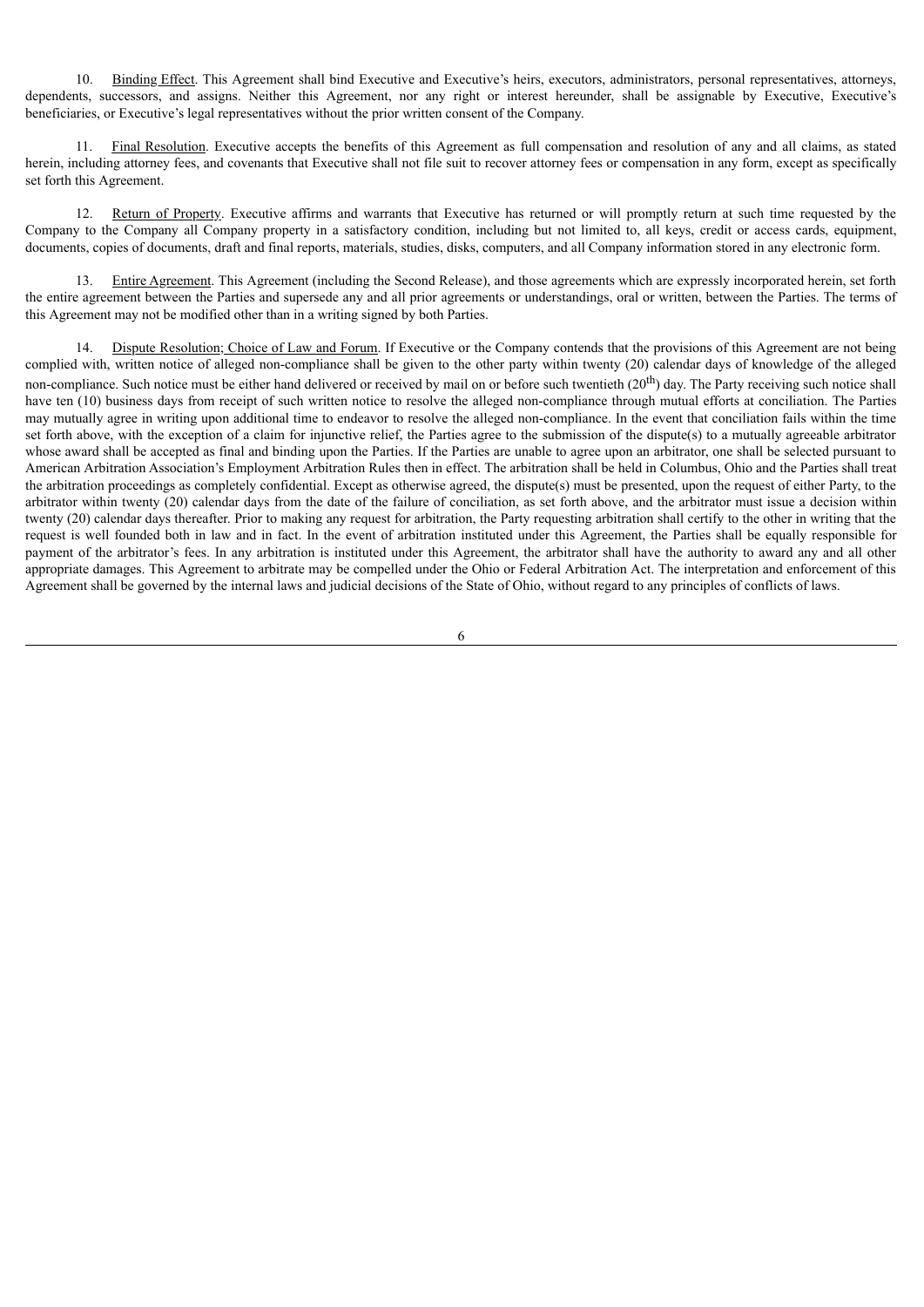15. Severability. Should any provision of this Agreement, or the application thereof, be held invalid or unenforceable by a court of competent jurisdiction, the invalid or unenforceable provision, to the extent possible, will be revised to adhere to the intentions of the Parties as valid or enforceable under the law, and the remainder of this Agreement shall not be affected and shall continue to be valid and enforceable to the fullest extent permitted by law or equity unless the invalid or unenforceable provisions result in a failure of consideration.

16. Captions. Captions and headings of this Agreement are intended solely for convenience and no provision of this Agreement is to be construed by reference to the caption or heading of any section or paragraph.

17. Consideration and Revocation Periods. Executive acknowledges that Executive is hereby advised of the right to consider this Agreement for twenty-one (21) days prior to accepting it. Executive may decide to accept this Agreement prior to the expiration of the twenty-one (21) day period. If Executive chooses to accept this Agreement prior to the expiration of that period, Executive acknowledges doing so freely and voluntarily, without any coercion or duress from anyone at the Company. Exclusively as this Agreement pertains to Executive's release of claims under the ADEA and OWBPA, Executive acknowledges that Executive may revoke the acceptance of this Agreement within seven (7) days after the date of Executive's acceptance. Any revocation must be in writing, signed by Executive, and: (a) postmarked within the seven (7) day revocation period; or (b) noted "hand delivered" and physically delivered prior to the expiration of the seven (7) day revocation period. If Executive does not revoke this Agreement, it shall be effective on the eighth (8th) day following Executive's execution hereof (the "Effective Date"), provided the Company has signed the Agreement as well by that date.

18. Taxes. The Company shall withhold from any amounts payable under this Agreement any federal, state or local withholding or other taxes or charges. Executive agrees to provide any and all information pertaining to Executive upon request as reasonably necessary for the Company and its affiliates to comply with applicable tax laws. Executive acknowledges that the Company has not provided any advice or opinion to Executive regarding potential tax liability for the Consideration provided hereunder.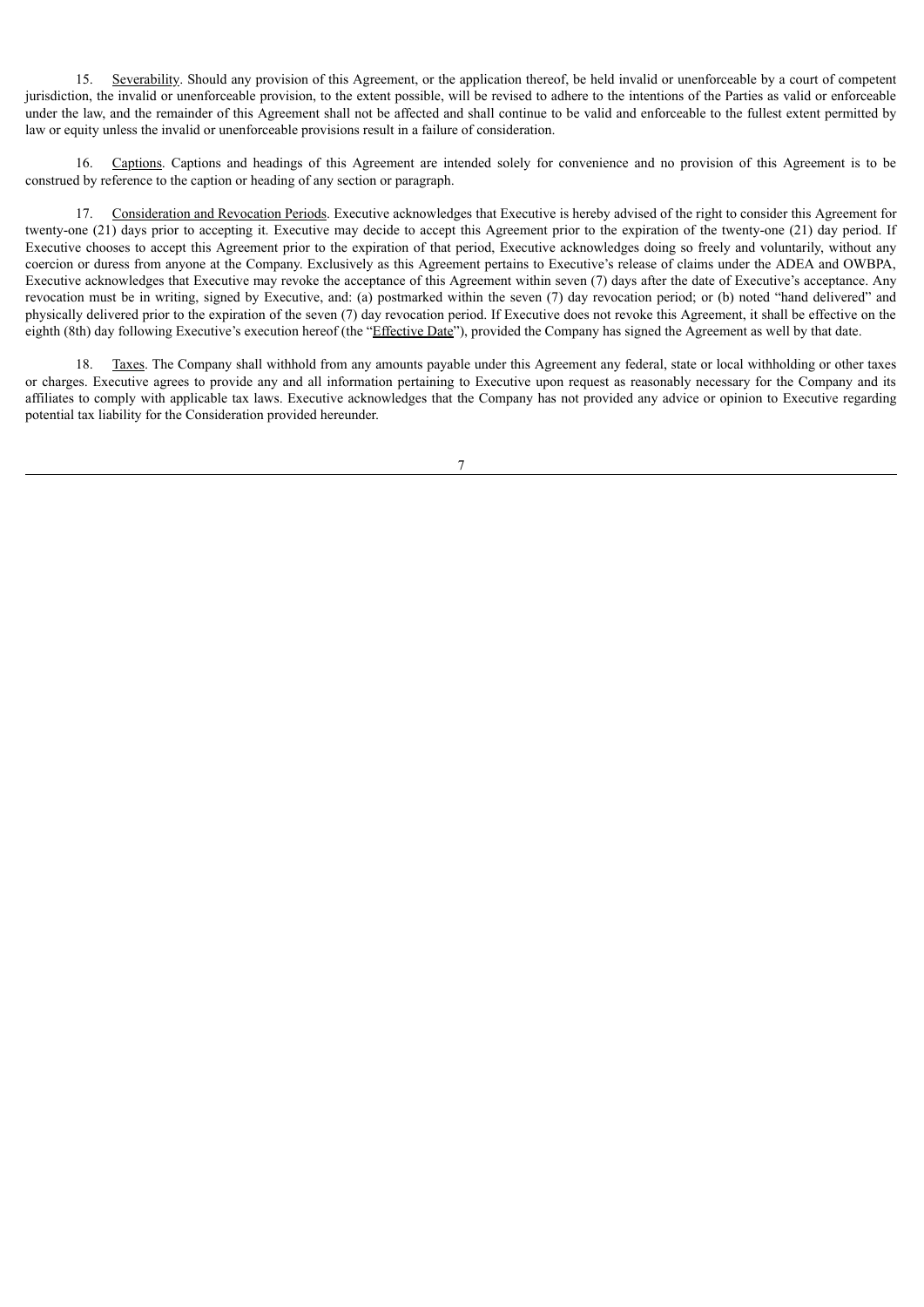#### 19. Section 409A.

(a) This Agreement is intended to comply with Section 409A of the Internal Revenue Code of 1986, as amended (the "Code") and its corresponding regulations, or an exemption, and payments may only be made under this Agreement upon an event and in a manner permitted by Section 409A of the Code, to the extent applicable. The payments and benefits under the Agreement are intended to be exempt from Section 409A of the Code under the "short-term deferral" exception, to the maximum extent applicable, and then under the "separation pay" exception, to the maximum extent applicable. For purposes of Section 409A of the Code, all payments to be made upon a termination of employment under this Agreement may only be made upon a "separation from service" within the meaning of such term under Section 409A of the Code, each payment made under this Agreement shall be treated as a separate payment and the right to a series of installment payments under this Agreement is to be treated as a right to a series of separate payments. In no event shall Executive, directly or indirectly, designate the calendar year of payment. Notwithstanding any provision of this Agreement to the contrary, in no event shall the timing of Executive's execution of this Agreement or the Second Release, directly or indirectly, result in Executive designating the calendar year of payment, and if a payment that is "deferred compensation" subject to Section 409A of the Code and subject to execution of this Agreement could be made in more than one taxable year, payment shall be made in the later taxable year. All reimbursements and in-kind benefits provided under this Agreement shall be made or provided in accordance with the requirements of Section 409A of the Code, including, where applicable, the requirement that (i) any reimbursement is for expenses incurred during Executive's lifetime (or during a shorter period of time specified in this Agreement), (ii) the amount of expenses eligible for reimbursement, or in-kind benefits provided, during a calendar year may not affect the expenses eligible for reimbursement, or in-kind benefits to be provided, in any other calendar year, (iii) the reimbursement of an eligible expense will be made on or before the last day of the calendar year following the year in which the expense is incurred, and (iv) the right to reimbursement or in-kind benefits is not subject to liquidation or exchange for another benefit.

(b) Notwithstanding any provision in this Agreement to the contrary, if Executive is a "specified employee" (as defined in Section 409A of the Code) and it is necessary to postpone the commencement of any payments otherwise payable pursuant to this Agreement as a result of such separation from service to prevent any accelerated or additional tax under Section 409A of the Code, then Company will postpone the commencement of the payment of any such payments hereunder (without any reduction in such payments ultimately paid or provided to Executive) that are not otherwise exempt from Section 409A of the Code, until the first payroll date that occurs after the date that is six (6) months following Executive's separation from service with Company. If any payments are postponed due to such requirements, such postponed amounts will be paid in a lump sum to Executive on the first payroll date that occurs after the date that is six (6) months following Executive's separation from service with Company.

(c) Company makes no representation or warranty and shall have no liability to Executive or any other person if any provisions of this Agreement are determined to constitute deferred compensation subject to Section 409A of the Code but do not satisfy an exemption from, or the conditions of, Section 409A of the Code.

20. Whistleblower Protections. Nothing in this Agreement or any other prior agreement between Executive and the Company prevents Executive from reporting possible violations of law or regulation to any governmental agency or entity in accordance with the provisions of and rules promulgated under Section 21F of the Securities Exchange Act of 1934 or Section 806 of the Sarbanes-Oxley Act of 2002, or any other whistleblower protection provisions of state or federal law or regulation (including the right to receive an award for information provided to any such government agencies).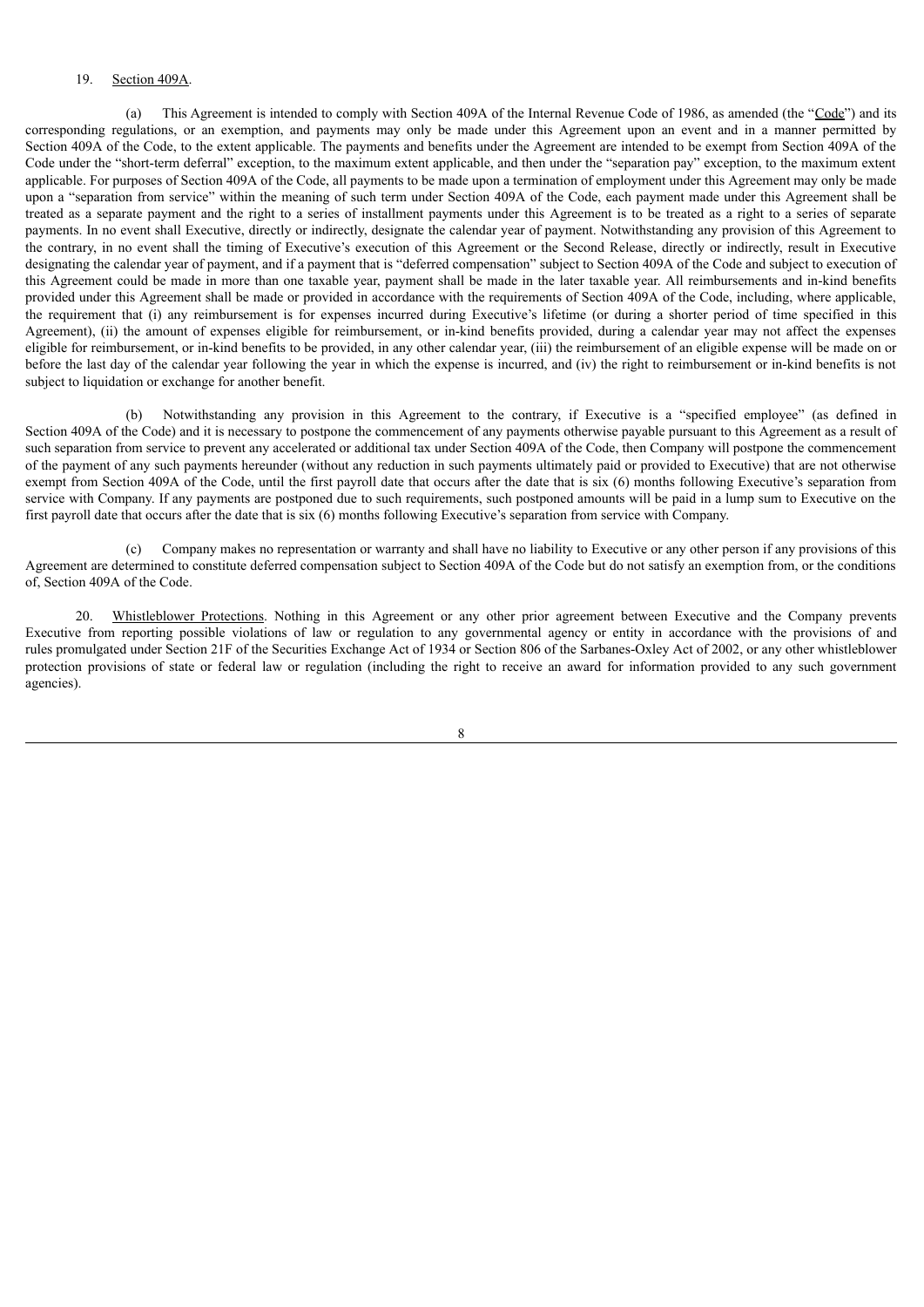21. Notices. All notices, demands and other communications under this Agreement shall be given in writing and shall be personally delivered; or sent by registered or certified U.S. mail, return receipt requested and postage prepaid; or by private overnight mail courier service, as follows:

#### If to the Company:

Bath & Body Works, Inc. Three Limited Parkway Columbus, OH 43230 Attention: Chief Legal Officer

If to Executive:

The latest address in the Company's records,

or to such other person or address as a party shall have specified by notice in writing to the other party. If personally delivered, such communication shall be deemed delivered upon actual receipt; if sent by U.S. mail, such communication shall be deemed delivered as of the date of delivery indicated on the receipt issued by the relevant postal service or, if the addressee fails or refuses to accept delivery, as of the date of such failure or refusal; and if sent by overnight courier, such communication shall be deemed delivered upon receipt. Change of contact information may be effected by delivery of notice to the other parties in the manner specified in this section.

22. Counterparts; Electronic Execution. This Agreement may be executed in any number of counterparts, each of which shall be deemed to be an original, but all of which, when taken together, shall constitute one and the same final Agreement. Signatures to this Agreement may be delivered by means of electronic transmission, and all such signatures so delivered shall be deemed to be original signatures for all purposes hereunder.

By signing this Agreement, Executive agrees that this Agreement is written in a manner calculated to be understood by Executive, that Executive has carefully reviewed all of the terms and conditions of this Agreement, and that Executive has had a reasonable period of time to consider this Agreement. By signing this Agreement, Executive understands that Executive has released all claims against the Company and its affiliates, including, without limitation, any and all claims for damages and payment of attorneys' fees, except as specifically set forth in this Agreement. Executive acknowledges that the consideration Executive has received in connection with this Agreement is a benefit that Executive is not otherwise entitled to. Executive enters into this Agreement knowingly, voluntarily, without any coercion or undue influence of any kind, and after a full and fair opportunity to consult with counsel, if desired. Similarly, the Company enters into this Agreement knowingly, voluntarily, without any coercion or undue influence of any kind, and after a full and fair opportunity to consult with its counsel.

If this Agreement is not executed and delivered by Executive, and does not become irrevocable, by June 3, 2022, it shall be deemed null **and void.**

[Signature page follows. Remainder of page left intentionally blank.]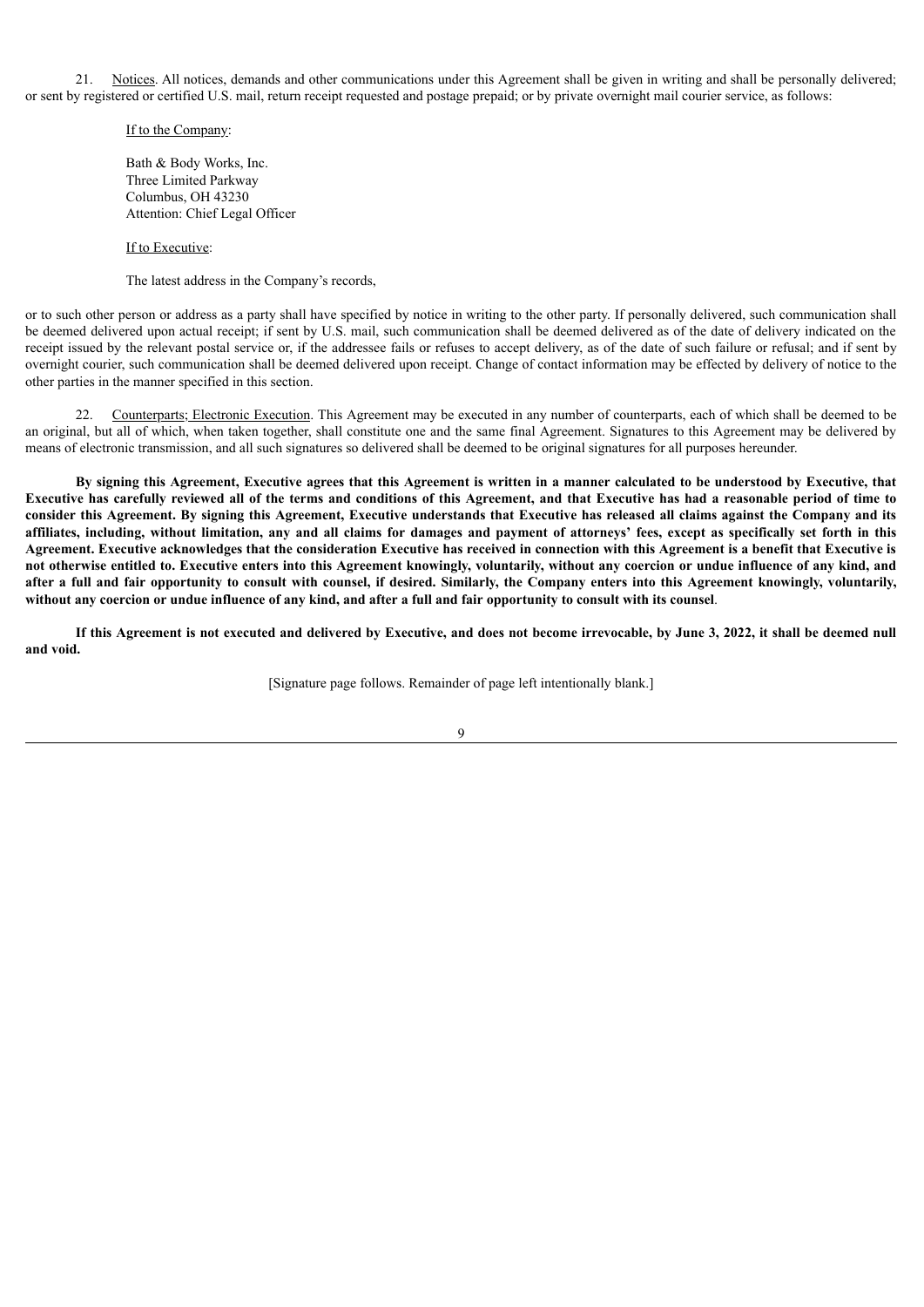IN WITNESS WHEREOF, the Parties have executed this Transition and General Release Agreement as of the date(s) set forth below to be effective as of the Effective Date.

EXECUTIVE:

/s/ Andrew M. Meslow Andrew M. Meslow

Date: May 4, 2022

COMPANY:

By: /s/ Sarah E. Nash Sarah E. Nash, Executive Chair

Date: May 4, 2022

[Signature page to Transition and General Release Agreement]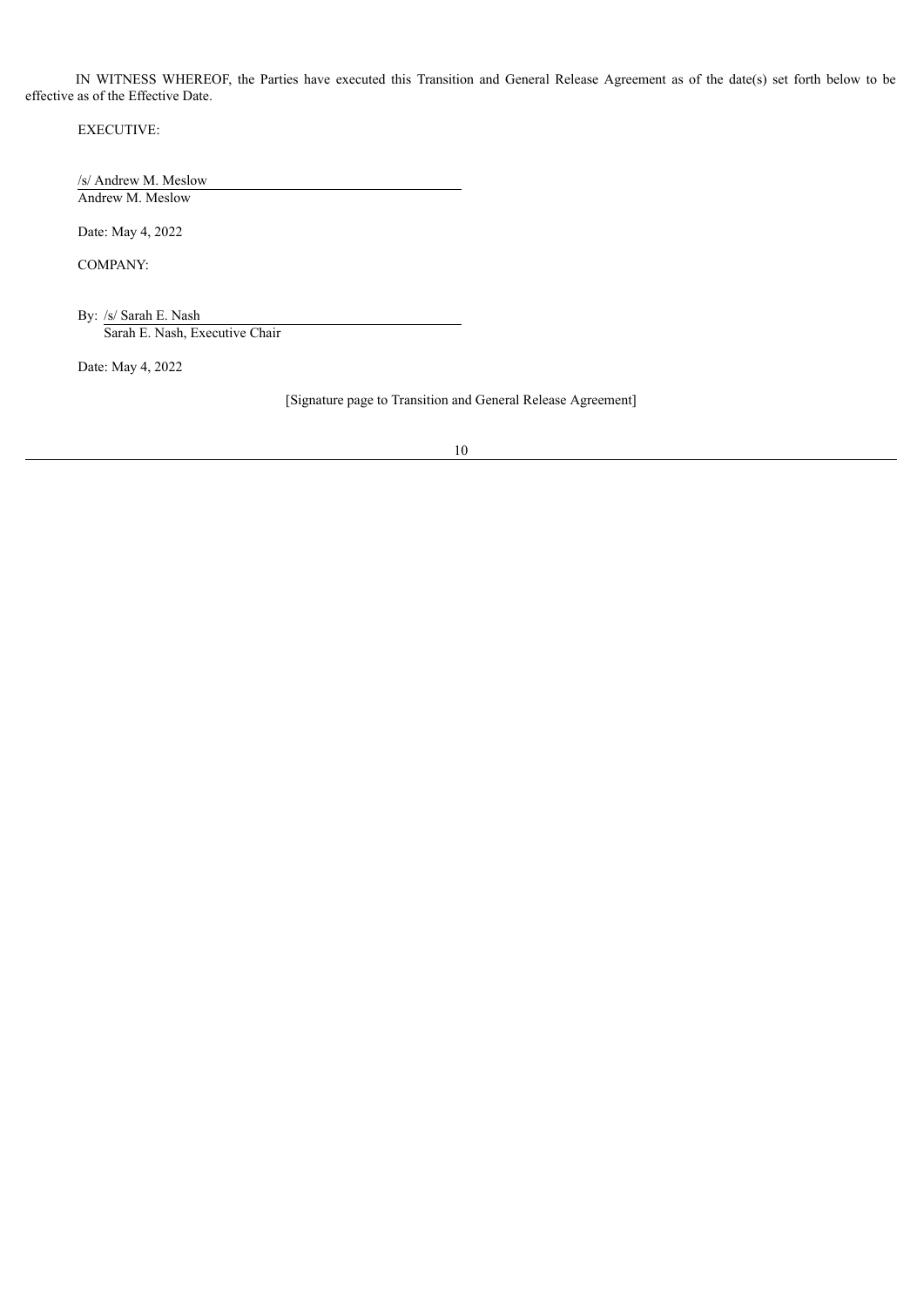#### **Exhibit A to Transition and General Release Agreement**

#### [Confidentiality, Non-Competition and Intellectual Property Agreement]

## **CONFIDENTIALITY, NON-COMPETITION AND INTELLECTUAL PROPERTY AGREEMENT**

As an Associate of a subsidiary of L Brands, Inc. (collectively, the "Company"), I have access to or may develop trade secrets, intellectual property, and other confidential or proprietary information ("Confidential Information") of the Company.

THEREFORE, in consideration of my employment or continued employment with the Company and my right to participate in the Company's Stock Option and Performance Incentive Plan, and the Cash Incentive Compensation Performance Plan, as amended, and in recognition of the highly competitive nature of the business conducted by the Company, I agree as follows:

- 1. I will at all times during and after my employment with the Company faithfully hold the Company's Confidential information in the strictest confidence, and I will use my best efforts and highest diligence to guard against its disclosure to anyone other than as required in the performance of my duties to the Company. I will not use Confidential Information for my personal benefit or for the benefit of any competitor of the Company or other person. I understand that Confidential Information includes all information and materials relating to Intellectual Property, as defined below, the Company's trade secrets and all information relating to the Company that the Company has not made available to the public. By way of example, Confidential Information includes information about the Company's products, designs, processes, advertising, marketing, promotional plans, technical procedures, strategies, financial information, and many other types of information and materials. Upon termination of my employment with the Company, regardless of the reason for such termination, I will return to the Company all documents and other materials of any kind that contain Confidential Information. I will not use any confidential information of any third party, including any prior employer, in the course of my work for the Company. This provision does not prohibit me from cooperating with the EEOC or any other state or local fair employment practices agency. This provision also does not prohibit me from reporting possible violations of federal or state law or regulations to any governmental entity, including but not limited to the Department of Justice and the Securities and Exchange Commission, or from making other disclosures protected under applicable whistleblower provisions of federal or state law or regulations.
- 2. If I decide to resign my employment with the Company, I will provide the Company with thirty (30) days prior written notice.
- 3. During the Restricted Period (as described below), I will not, directly or indirectly, solicit, induce or attempt to influence any employee to leave the employment of the Company, nor will I in any way assist anyone else in doing so. Further, during the Restricted Period, I will not, either directly or indirectly, alone or in conjunction with another party, interfere with or harm, or attempt to interfere with or harm, the relationship of the Company with any person who at any time was an employee, customer or supplier of the Company, or otherwise had a business relationship with the Company.

The "Restricted Period" means the period I am employed by the Company plus the longer of (a) one (1) year from the termination date or (b) the period during which I receive salary continuation set forth in any employment agreement providing for severance or termination benefits in connection with a termination of employment.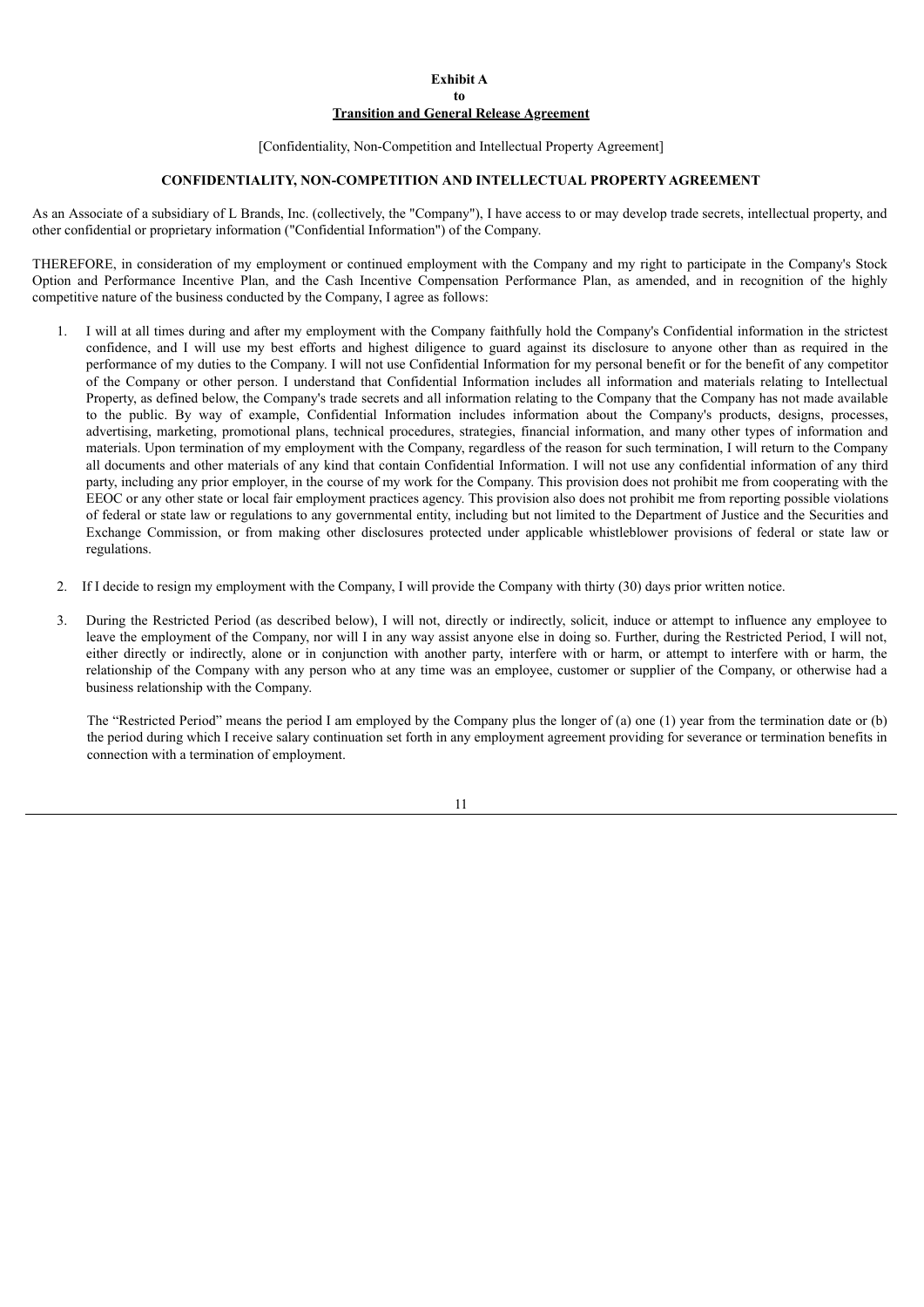- 4. I agree that all inventions, designs and ideas conceived, produced, created, or reduced to practice, either solely or jointly with others, during my employment with the Company, including those developed on my own time, which relate to or are useful in the Company's business ("Intellectual Property") shall be owned solely by the Company. I understand that whether in preliminary or final form, such Intellectual Property includes, for example, all ideas, inventions, discoveries, designs, innovations, improvements, trade secrets, and other intellectual property. All Intellectual Property is either work made for hire for the Company within the meaning of the U. S. Copyright Act, or, if such Intellectual Property is determined not to be work made for hire, then I irrevocably assign all right, title and interest in and to the Intellectual Property to the Company, including all copyrights, patents, and/or trademarks. I will, without any additional consideration, execute all documents and take all other actions needed to convey my complete ownership of the Intellectual Property to the Company so that the Company may own and protect such Intellectual Property and obtain patent, copyright and trademark registrations for it. I agree that the Company may alter or modify the Intellectual Property at the Company's sole discretion, and I waive all right to claim or disclaim authorship. I represent and warrant that any Intellectual Property that I assign to the Company, except as otherwise disclosed in writing at the time of assignment, will be my sole, exclusive, original work. I have not previously invented any Intellectual Property, or I have advised the Company in writing of any prior inventions or ideas.
- 5. During the Restricted Period, I will not, directly or indirectly, without the prior written consent of the Company, own, manage, operate, join, control, be employed by, consult with or participate in the ownership, management, operation or control of, or be connected with (as a stockholder, partner, or otherwise), any business, individual, partner, firm, corporation or other entity that substantially competes or plans to compete, directly or indirectly, with the Company, or any of its products; provided, however, that the "beneficial ownership" by me after my termination of employment with the Company, either individually or as a member of a "group," as such terms are used in Rule 13d of the General Rules and Regulations under the Securities Exchange Act of 1934, as amended, of not more than two percent (2%) of the voting stock of any publicly held corporation shall not be a violation of this Agreement.
- 6. I understand that the Company is entitled, in addition to other remedies, to obtain an injunction against any potential or actual violation of this Agreement. Further, I understand that nothing in this Agreement shall cancel or modify any right I have to receive compensation upon my termination of employment that has been agreed to in any previous or contemporaneous agreement.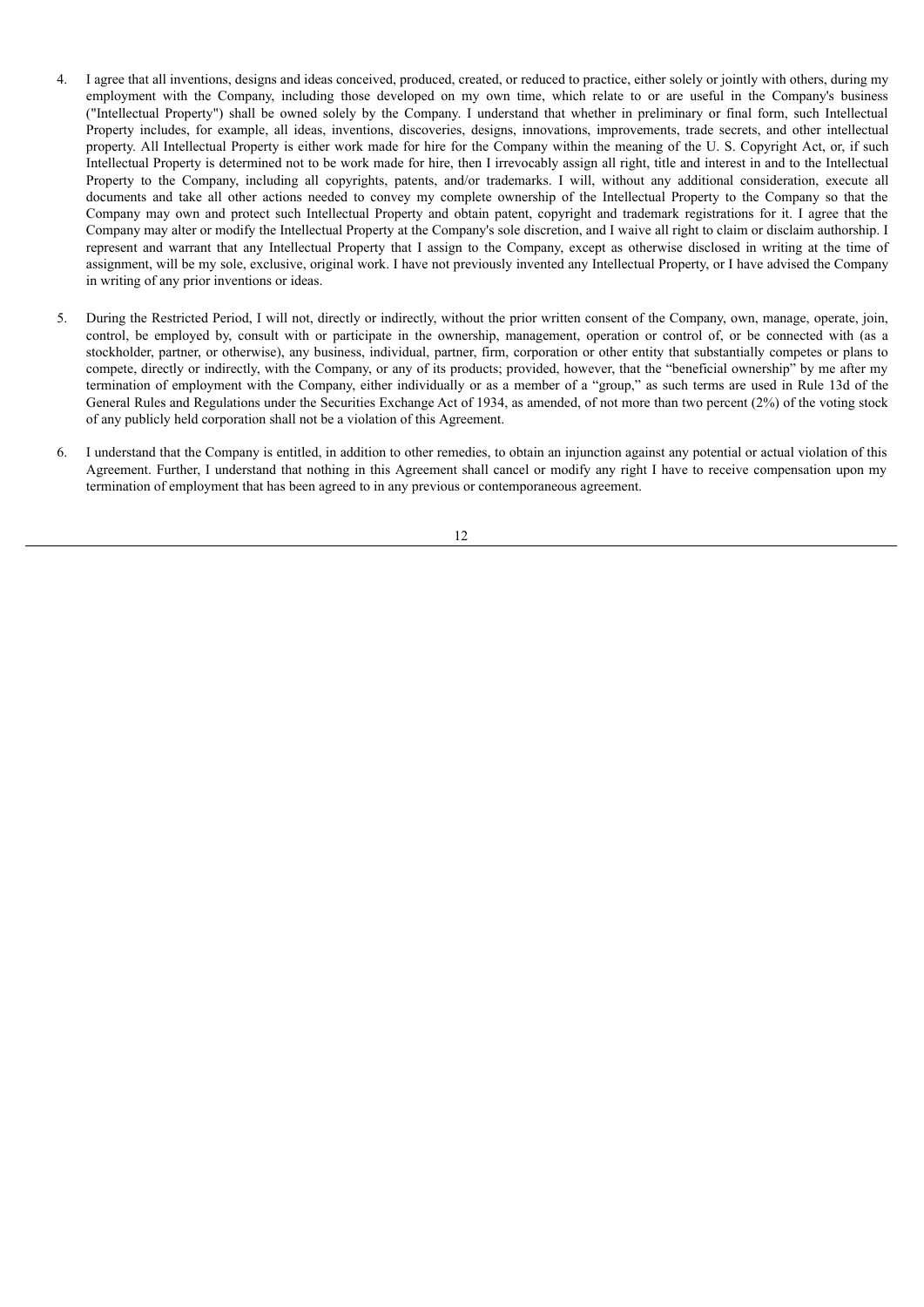7. This Agreement cannot be changed in any way unless the Company and you agree in a signed writing and this Agreement will be governed by and interpreted in accordance with Ohio law.

| By: | /s/ Michael G. Morris | 5/16/20     |  |
|-----|-----------------------|-------------|--|
|     |                       | Date Signed |  |
|     | <b>EXECUTIVE</b>      |             |  |

By: /s/ Andrew Meslow 5/15/20 Andrew Meslow Date Signed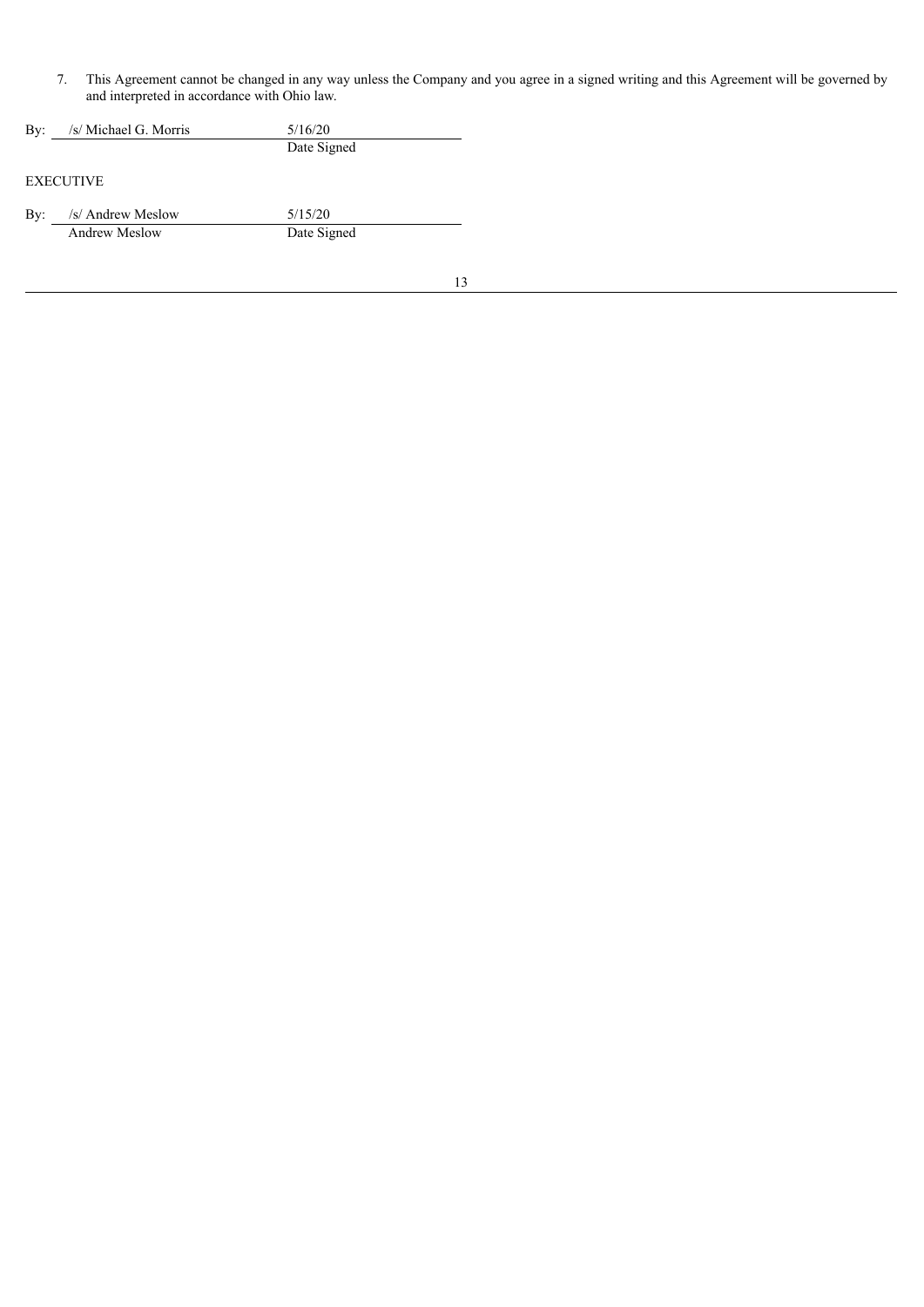#### **Exhibit B**

**to**

#### **Transition and General Release Agreement**

### **RELEASE OF CLAIMS**

This General Release of Claims (this "Release") is executed by Andrew M. Meslow (the "Executive") on  $\qquad \qquad$ , 2022, in consideration of the compensation and benefits set forth in the Transition and General Release Agreement (the "Agreement") entered into by and between Executive and Bath & Body Works, Inc., a Delaware corporation (the "Company") (the Company and Executive collectively referred to herein as the "Parties") on May 4, 2022. All capitalized terms used in this Release and not otherwise defined herein are as defined in the Agreement.

1. Release. In consideration of the Consideration set forth in the Agreement and the Company's promises in the Agreement:

(a) Executive hereby waives, releases, settles, and forever discharges the Company, its affiliates, and each of their respective past and present board members, executives, directors, trustees, officers, employees, agents, insurers, predecessors, successors, attorneys, and any other party associated with the Company ("Releasees"), to the fullest extent permitted by applicable law, from any and all claims, causes of action, rights, demands, debts, liens, liabilities, or damages of whatever nature, including negligence, whether known or unknown, suspected or unsuspected, that Executive ever had or may now have, which have been or could be raised by Executive against any Releasee through the date hereof. Executive's waiver and release includes, but is not limited to, all claims, liens, demands, or liabilities arising out of or in any way connected with Executive's employment with the Company or the termination of that employment pursuant to any federal, state, or local laws regulating employment including, but not limited to, claims of race, national origin, ancestry, handicap, disability, religion, marital status, pregnancy, sexual orientation, gender identity, veteran status, sexual harassment, sex, and age discrimination, retaliation, and all claims under the Civil Rights Act of 1964, as amended, the Civil Rights Act of 1991, the Employee Retirement Income Security Act, the Rehabilitation Act of 1973, The Reconstruction Era Civil Rights Act, as amended, the Americans with Disabilities Act of 1990 ("ADA") and the ADA Amendments Act of 2008, the Family and Medical Leave Act, the Age Discrimination in Employment Act ("ADEA"), including without limitation the Older Workers' Benefit Protection Act ("OWBPA"), the Equal Pay Act, the Fair Labor Standards Act, the Immigration Control and Reform Act, the Fair Credit Reporting Act, as well as any other common law, federal, state, or local laws, statutes, or ordinances that can be released. Nothing in this Release shall be construed to prevent Executive from participating in any charge of discrimination filed with the Equal Employment Opportunity Commission ("EEOC") or similar state agency; provided, however, that by signing this Release, Executive waives the right to recover any monetary damages or attorney fees from the Releasees in any claim or lawsuit brought by or through the EEOC or similar state agency. If Executive brings an action or other claim against any of the Releasees in violation of this release, or otherwise materially breaches this Release, the Company or such other of the Releasees shall have the right to set off any and all damages to which it or any of the Releasees may be entitled against payments or other benefits due to Executive under this Release and to recover from Executive their attorneys' fees and costs incurred in defending against such action or other claim. Executive agrees that Executive is the only person who is able to assert any right or claim arising out of Executive's employment with and separation from the Company. Executive hereby acknowledges that Executive has not assigned, pledged, or otherwise sold any such rights or claims, nor has Executive relied on any promises other than those expressly contained in this Release. The release of claims under this paragraph shall not apply to any claims that Executive may have or will have with respect to his vested benefits, ownership of stock, restricted stock, or stock options in the Company or workers compensation or unemployment benefits from the Company. Executive is hereby advised that the Defend Trade Secrets Act of 2016 provides immunity from civil and criminal liability under state and federal trade secret laws for any employee who discloses a trade secret in a lawsuit or other proceeding filed under seal or who discloses a trade secret in confidence to a government official or an attorney for the sole purpose of reporting or investigating a suspected violation of law.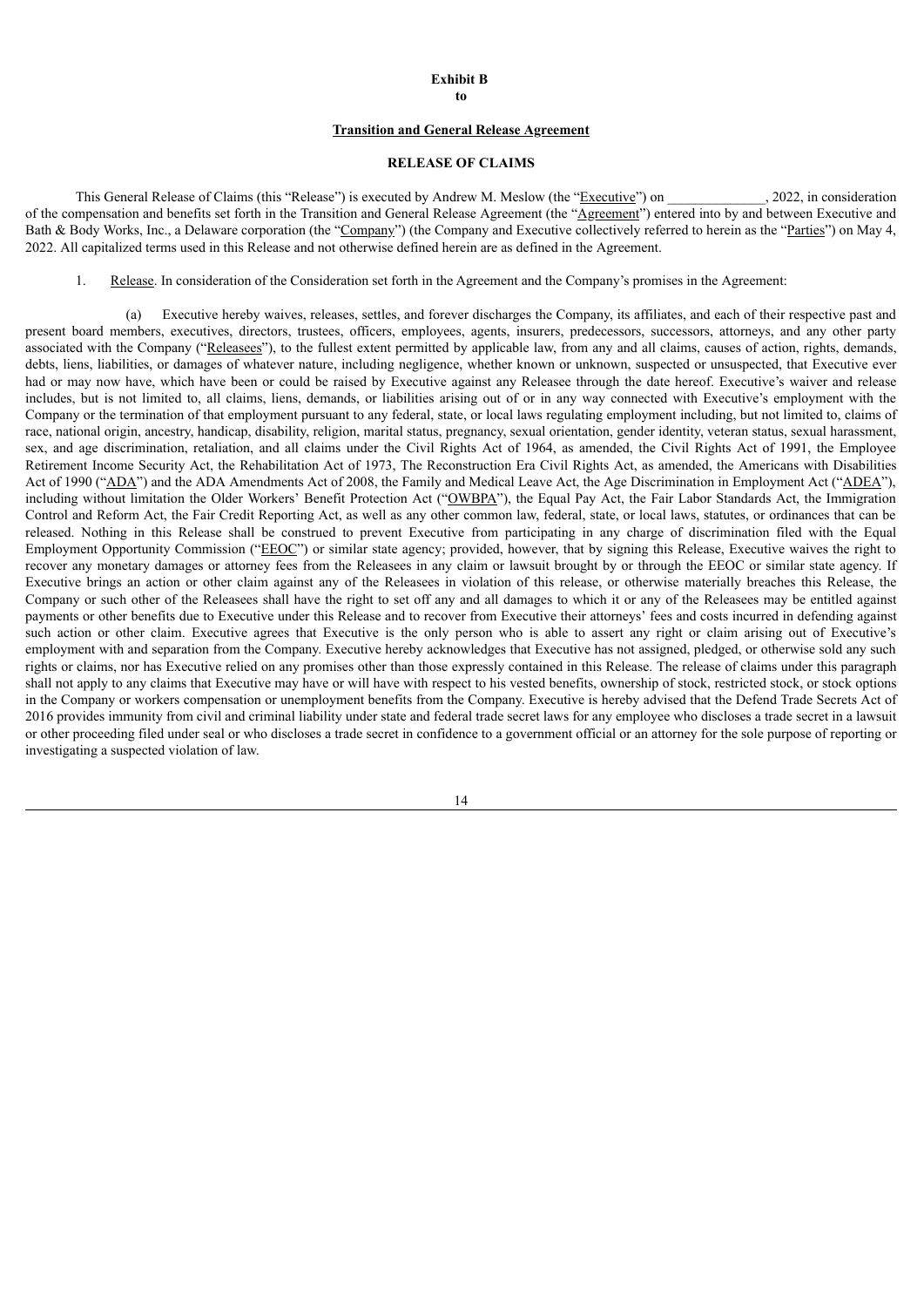6. Specific Waiver and Release under the Age Discrimination in Employment Act and the Older Workers' Benefit Protection Act. Executive further expressly and specifically waives any and all rights or claims under the ADEA and the OWBPA (collectively, the "Act"). Executive acknowledges and agrees that this waiver of any right or claim under the Act (the "Waiver") is knowing and voluntary, and Executive further specifically agrees and represents as follows:

(a) that this Release in its entirety, as well as, specifically, this Waiver, is written in a manner that Executive understands;

- (b) that this Waiver specifically relates to rights or claims under the Act;
- (c) that Executive does not waive any rights or claims under the Act that may arise after the Release Effective Date (defined below);

(d) that Executive waives rights or claims under the Act in exchange for consideration in addition to anything of value to which Executive is already entitled; and

(e) that Executive is hereby advised in writing to consult with an attorney prior to executing this Release, and that Executive has been, or has had the opportunity to be, represented by counsel of his choosing at all times relevant herein.

2. Consideration and Revocation Periods. Executive acknowledges that Executive is hereby advised of the right to consider this Release for twenty-one (21) days prior to accepting it. Executive may decide to accept this Release prior to the expiration of the twenty-one (21) day period. If Executive chooses to accept this Release prior to the expiration of that period, Executive acknowledges doing so freely and voluntarily, without any coercion or duress from anyone at the Company. Exclusively as this Release pertains to Executive's release of claims under the ADEA and OWBPA, Executive acknowledges that Executive may revoke the acceptance of this Release within seven (7) days after the date of Executive's acceptance. Any revocation must be in writing, signed by Executive, and: (a) postmarked within the seven (7) day revocation period; or (b) noted "hand delivered" and physically delivered prior to the expiration of the seven (7) day revocation period. If Executive does not revoke this Release, it shall be effective on the eighth (8th) day following Executive's execution hereof (the "Release Effective Date").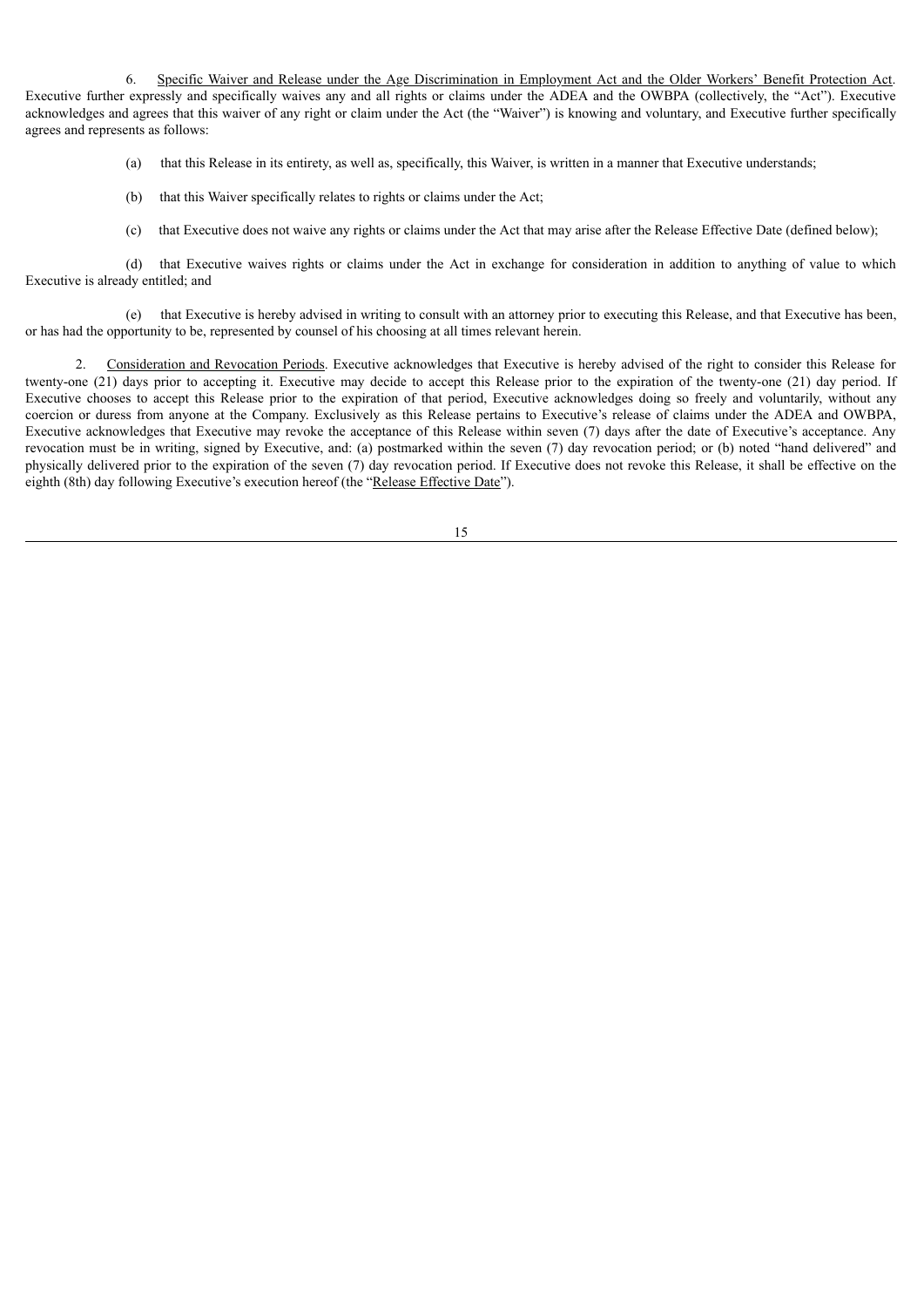3. Whistleblower Protections. Nothing in this Release or any other prior agreement between Executive and the Company prevents Executive from reporting possible violations of law or regulation to any governmental agency or entity in accordance with the provisions of and rules promulgated under Section 21F of the Securities Exchange Act of 1934 or Section 806 of the Sarbanes-Oxley Act of 2002, or any other whistleblower protection provisions of state or federal law or regulation (including the right to receive an award for information provided to any such government agencies).

Representations and Acknowledgments. Executive acknowledges and agrees that all representations and acknowledgements made by Executive in the Agreement remain correct, true and valid as of the date of the Release Effective Date.

EXECUTIVE ACKNOWLEDGES THAT EXECUTIVE HAS CAREFULLY READ THIS RELEASE AND UNDERSTAND ALL OF ITS TERMS, INCLUDING THE FULL AND FINAL RELEASE OF CLAIMS SET FORTH ABOVE.

EXECUTIVE FURTHER ACKNOWLEDGES THAT THE CONSIDERATION PAYABLE TO EXECUTIVE UNDER THE AGREEMENT REPRESENT CONSIDERATION FOR SIGNING THIS RELEASE AND ARE NOT SALARY, WAGES OR BENEFITS TO WHICH EXECUTIVE WAS ALREADY ENTITLED. EXECUTIVE UNDERSTANDS AND ACKNOWLEDGES THAT EXECUTIVE WILL NOT RECEIVE THE CONSIDERATION SPECIFIED IN THE AGREEMENT UNLESS EXECUTIVE EXECUTES THIS RELEASE AND DO NOT REVOKE THIS RELEASE WITHIN THE TIME PERIOD PERMITTED HEREAFTER OR BREACH THIS RELEASE.

EXECUTIVE FURTHER ACKNOWLEDGES THAT EXECUTIVE HAS VOLUNTARILY ENTERED INTO THIS RELEASE; THAT EXECUTIVE HAS NOT RELIED UPON ANY REPRESENTATION OR STATEMENT, WRITTEN OR ORAL, NOT SET FORTH IN THIS RELEASE; THAT EXECUTIVE HAS BEEN GIVEN THE OPPORTUNITY TO HAVE THIS RELEASE REVIEWED BY EXECUTIVE'S ATTORNEY; AND THAT EXECUTIVE HAS BEEN ENCOURAGED BY THE COMPANY TO DO SO.

[Signature Page Follows]